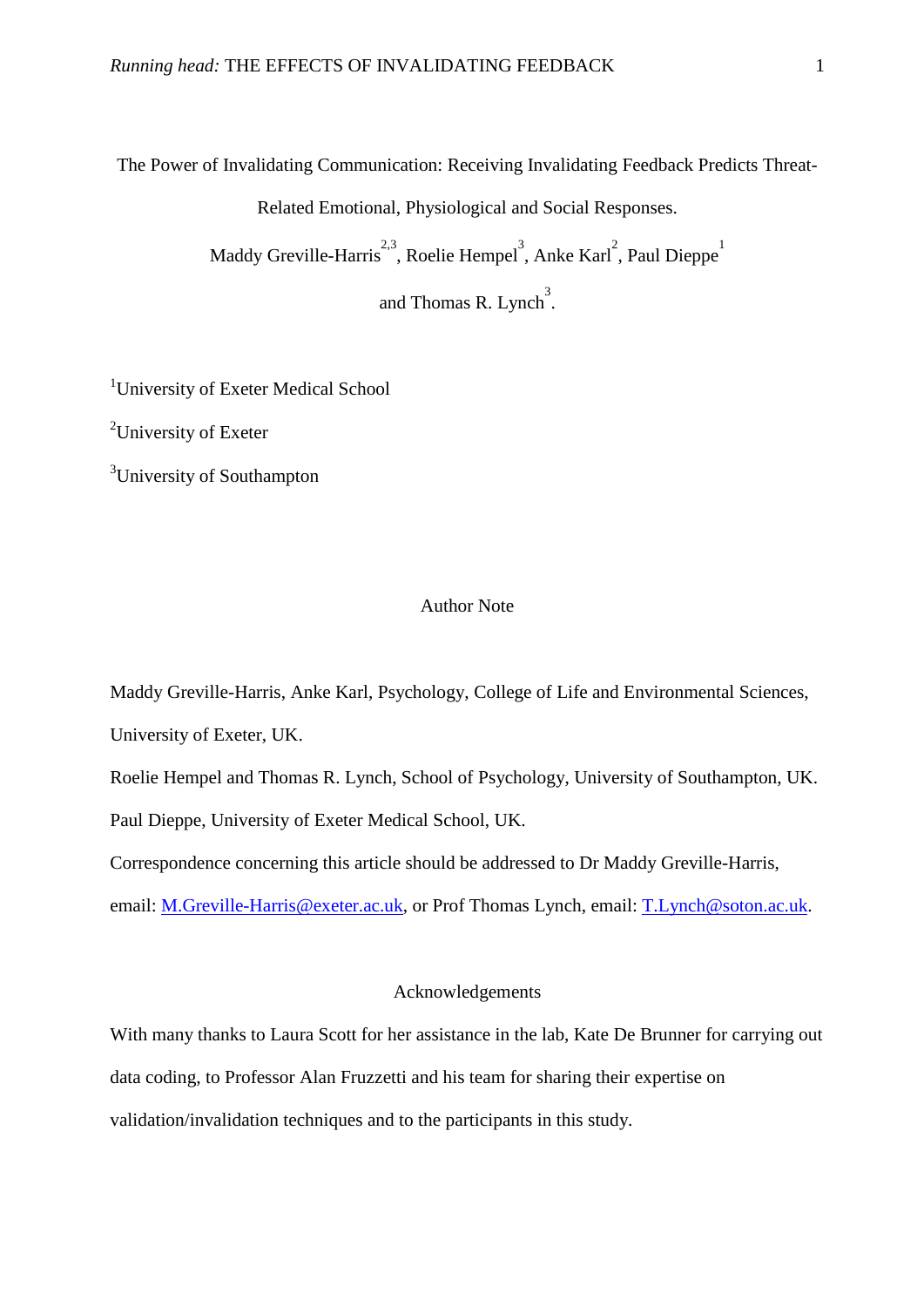#### **Abstract**

Previous studies have found that communicating acceptance and understanding ('validation') enhances the recipient's psychological and physiological wellbeing compared with receiving non-understanding feedback ('invalidation'). Yet, such studies have not established whether it is validation or *absence of* invalidation that is beneficial. This study examined the social, physiological and emotional effects of validating and invalidating feedback in more detail, by employing a control group. Ninety healthy volunteers were randomly allocated to receive validating, invalidating or no feedback during a series of stressor tasks. Self-report ratings, psychophysiological measurements and social engagement behaviors were recorded. Whilst there were no significant differences between validated and control participants, invalidated participants showed increased physiological and psychological arousal on several measures and reduced social engagement behaviors compared with the other two groups. The relevance of these findings for understanding adverse effects of invalidation during clinical interactions is discussed.

*Keywords*: Invalidation, Validation, Polyvagal theory, Perceived Safety, Negative Affect, Communication, Social Feedback.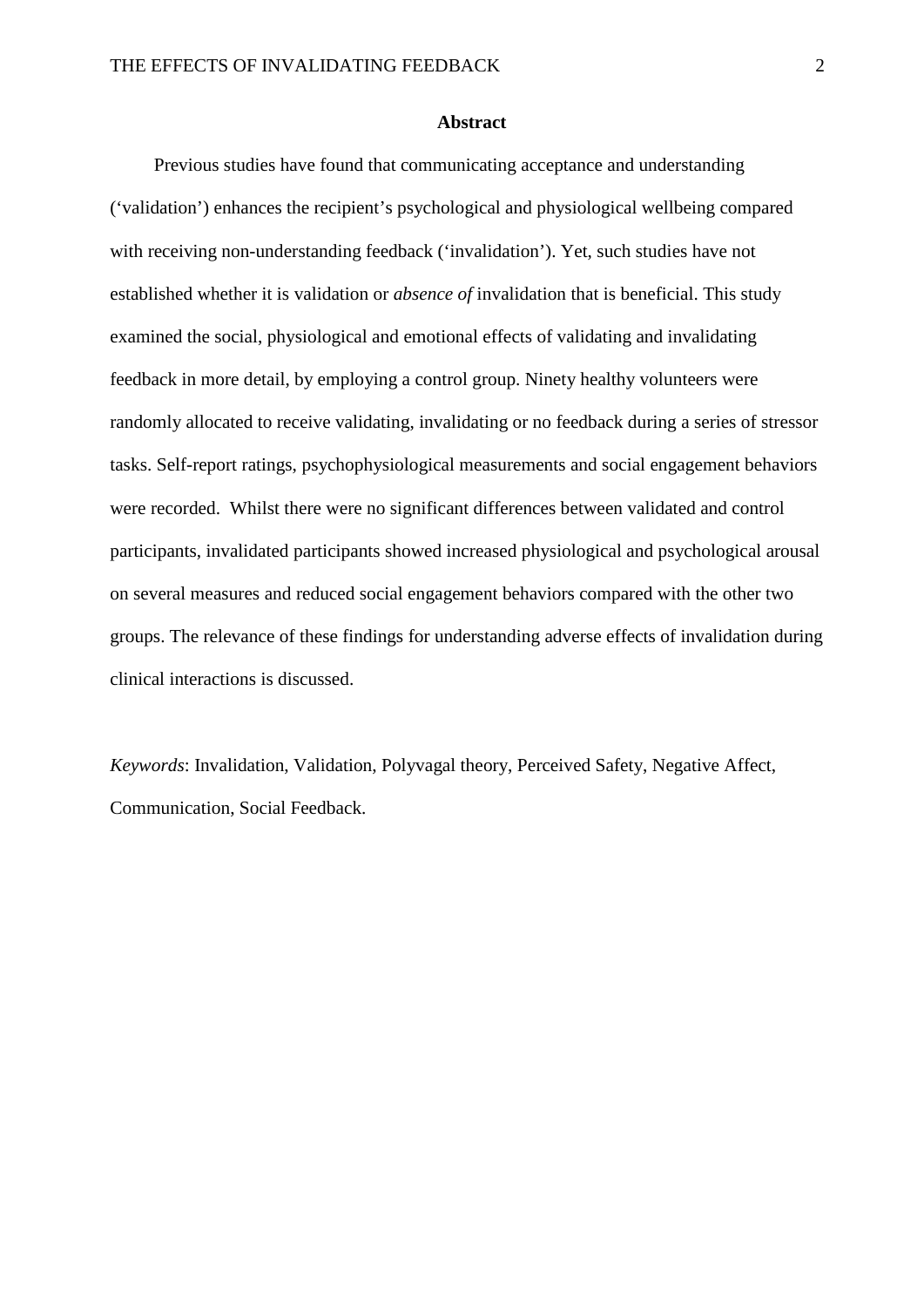The beneficial effects of positive human social interactions for mental and physical health have been well established (Beckes & Coan, 2011; Christenfeld & Gerin, 2000). Research has shown that being part of, and identifying with, a social group (Haslam, Holme & Haslam, 2008), receiving and giving social support (Brown, Nesse, Vinokur, & Smith, 2003; Coan, Schaefer & Davidson, 2006), and having predominantly positive interactions with others (Gottman & Notarius, 2000; Heaphy & Dutton, 2008; Seeman, 2000) has been associated with higher levels of well-being. Understanding the factors driving positive social interactions is therefore of great importance. The ability to empathize and to give or receive compassion have been identified as facilitators of positive interactions (Bylund, & Makoul, 2005) whereas being ignored, excluded, rejected (Williams & Zadro, 2001) or overly criticized (Gilbert & Miles, 2000) during social interactions have been found to have detrimental effects on wellbeing.

One simple but important aspect of social interactions, that of feeling understood, has largely been overlooked in previous research. Indeed the effects of feeling understood, and comprehensive ways to *communicate* such understanding have only recently started to be explored. This relational process is known as 'validation' (Fruzzetti & Worrall, 2010; Linehan, 1993; Lynch, Chapman, Rosenthal, Kuo & Linehan, 2006). Where validating responses communicate acceptance and understanding of an individual's disclosure, invalidating responses are the opposite, failing to communicate understanding or acceptance, and instead communicating that the other's thoughts, experiences, feelings, desires or actions are 'illegitimate, invalid, incomprehensible, or otherwise wrong' (p.124, Fruzzetti & Worrall, 2010).

The validation/invalidation construct is central to understanding therapeutic communication in several ways. First, it highlights an element of patient care that has sometimes been neglected. There are many reports of patients with medically unexplained symptoms for example, who report feeling that they are not understood by their healthcare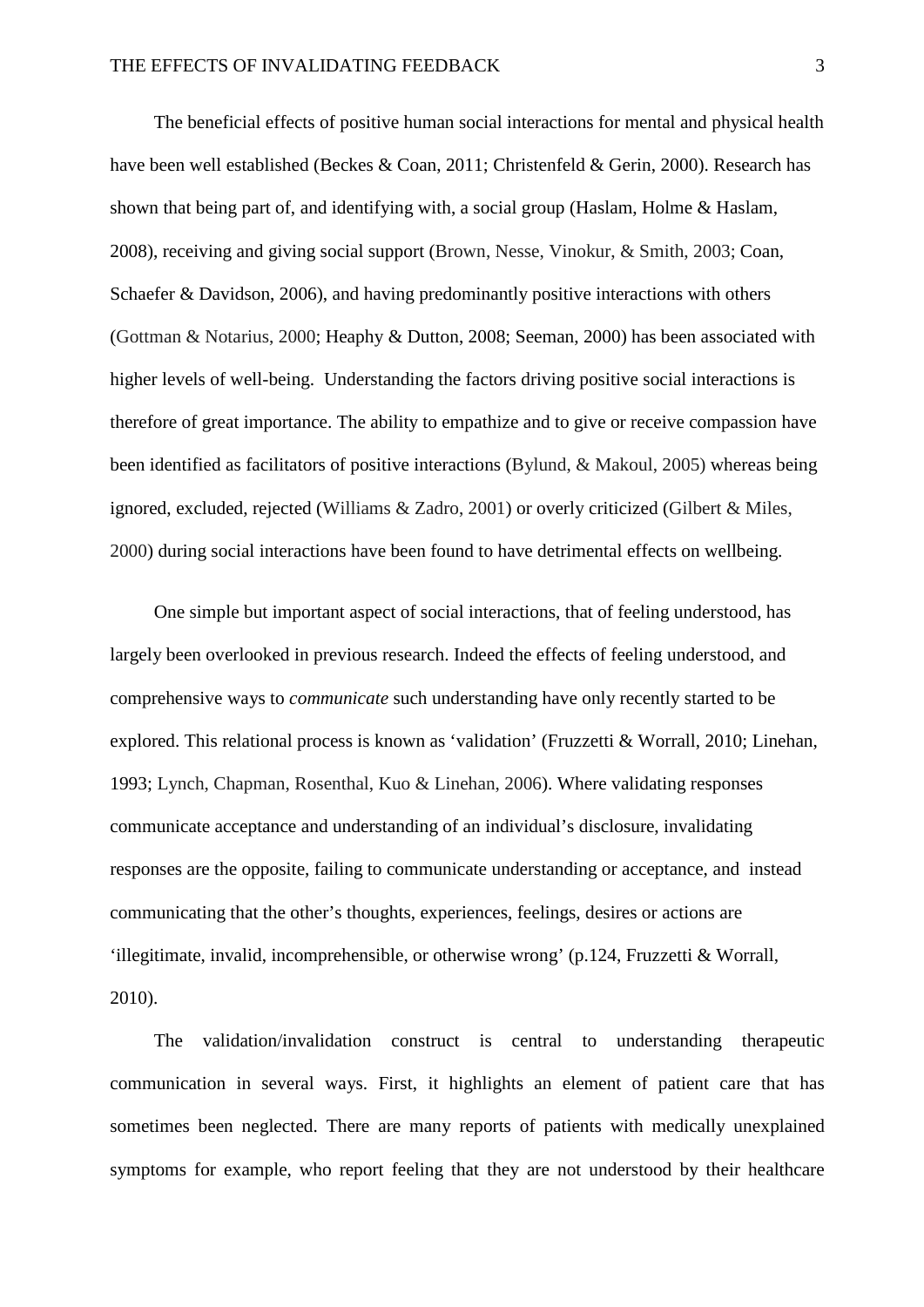providers (Åsbring & Närvänen, 2002; Kenny, 2004; Lillrank, 2003). Second, validation/invalidation can be a useful approach when existing communication strategies are ineffective. For example, whereas empathy describes understanding the recipient, it arguably neglects the element of *communicating* this understanding to the recipient, focusing on transmission rather than receipt. Thus empathy is 'necessary...' but 'not sufficient' for therapeutic validation to take place (p.360, Linehan, 1997). Moreover, positive attempts to show compassion or to reassure may be *experienced* as invalidating, leaving the patient feeling that their problem has not been listened to or taken seriously (Linton et al., 2011). Understanding how a feeling of invalidation is elicited therefore, can shed light on instances where *unintentional invalidation* takes place during well-intentioned therapeutic interactions. Last, the advantage of focusing on the validation/invalidation concept for understanding communication is its clear definition and available guidelines for how to deliver different levels of validating (and invalidating) feedback (as defined in the Validating and Invalidating Behavior Coding Scheme, VIBCS, Fruzzetti, 2010).

Recent research has shown that validation has great potential for increasing wellbeing by improving the quality of relationships (Fruzzetti & Worrall, 2010) and promoting healthy psychological functioning (Schimel et al. 2001). Recent experimental studies have highlighted that invalidation and validation are clearly important in shaping the recipient's emotions and physiological responses; receiving validating feedback, compared with invalidating feedback, has been found to decrease negative affect, decrease physiological arousal, increase patient satisfaction and increase pain tolerance in recipients (Linton, Boersma, Vangronsveld, & Fruzzetti, 2011; Shenk & Fruzzetti, 2011).

Although validation has been shown to be useful, by directly comparing the effects of validating and invalidating feedback in research, it is impossible to establish whether it is validation, or lack of invalidation, which promotes the regulation of negative emotional and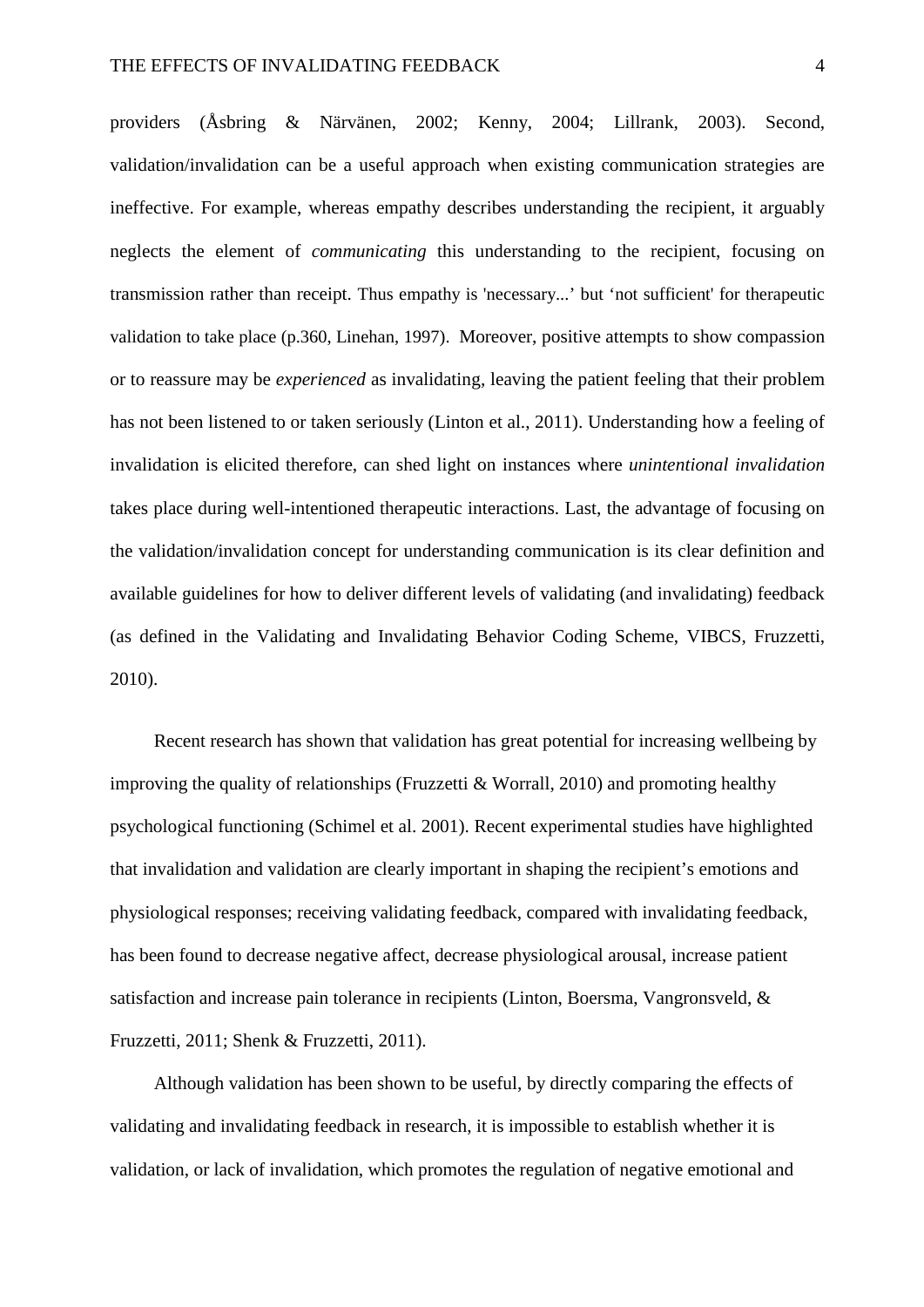physiological states. In fact, existing studies frame their findings as indicating the positives of validation, when without a control group as a reference, their findings could instead be due to the comparatively negative effects of invalidation (and no effect of validation). This study, by employing a control condition, will be the first to disentangle whether it is validation, or invalidation (or indeed both), which carry more weight in determining changes in emotional and physiological responding.

Moreover, although previous studies have included physiological measures to examine validation/invalidation, we extend this research by drawing upon Porges' polyvagal theory (1995, 2001, 2007) to examine the effects of validation/invalidation on psychophysiology, perceptions of social safety and social behavior concomitantly. We propose that validation may function to signal social safety- thereby more fully engaging the parasympathetic nervous system (PNS) and increasing social engagement behaviors (e.g., reciprocal eye contact and facial affect expressivity), whilst invalidation is perceived as threatening and thus facilitates activation of the sympathetic nervous system (SNS) resulting in social functioning deficits (e.g., reduced eye gaze, reduced facial affect expressivity). Shenk and Fruzzetti's (2011) psychophysiological experiment provides some support for this hypothesis, however, to our knowledge, no research to date has used a multi-faceted approach to examine the effects of validation/invalidation on physiological arousal, observed social behaviors, self-reported mood and perceived safety levels.

We hypothesize that:

1. During repeated exposure to a stressor task, invalidating feedback will increase sympathetic and decrease parasympathetic arousal compared with controls over the tasks. Invalidated individuals will report increased negative mood over the tasks, lower perceived safety levels and increased unwillingness to take part in the study again compared with controls. In contrast validation will have the opposite effect.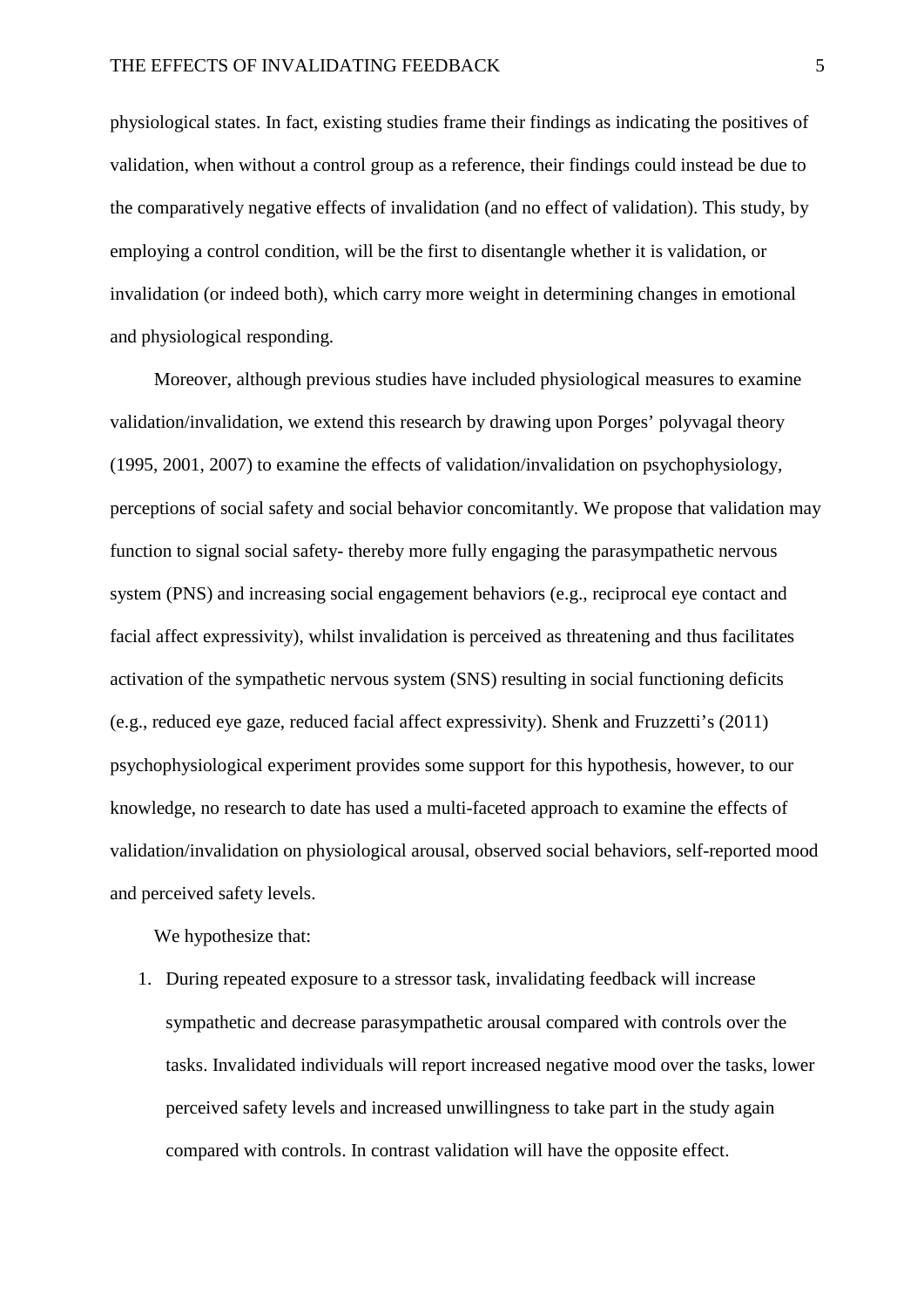2. During the interactions where participants receive feedback from the experimenter, invalidated participants will display less non-verbal social engagement behaviors (less reciprocal eye gaze, less positive affect expressivity) than validated participants.

#### **Method**

# **Participants**

Ninety participants (65 females and 25 males) were recruited through the University of Exeter notice boards, email mailing lists and local social networking groups. Potential participants were excluded from the study if they reported: 1) current drug or medication use, 2) current medical condition(s), 3) previous or current occurrence(s) of psychological disorder, 4) history of chronic pain, 5) moderate or high levels of anxiety and/ or depression (scoring above 10 on the Hospital Anxiety and Depression Scale, Zigmond & Snaith, 1983) and/ or: 6) aged over 35 (this was to ensure the participant- researcher interaction was appropriately age matched). The composition of the final sample (average age 21.57 years) was 63.3 % British, 5.6% European (non-British), 27.7% from other ethnic groups and 3.3% not specified.

### **Procedure**

After consent, participants completed the online demographics survey and the Difficulties in Emotion Regulation Scale (DERS, Gratz & Roemer, 2004). Electrodes for psychophysiological measures were attached to the participant, and a five minute baseline period was recorded. Participants then filled out the Positive and Negative Affect Schedule (PANAS, Tellegen, Watson & Clark, 1988) before completing a mental arithmetic stressor task which was designed to be impossible to complete within the time available (based on Shenk, 2007). Participants in the control condition then completed an online feedback form to describe their feelings about the arithmetic task, whilst those in the validating (V) or invalidating (IV) condition were asked to describe their feelings about the task to the experimenter. The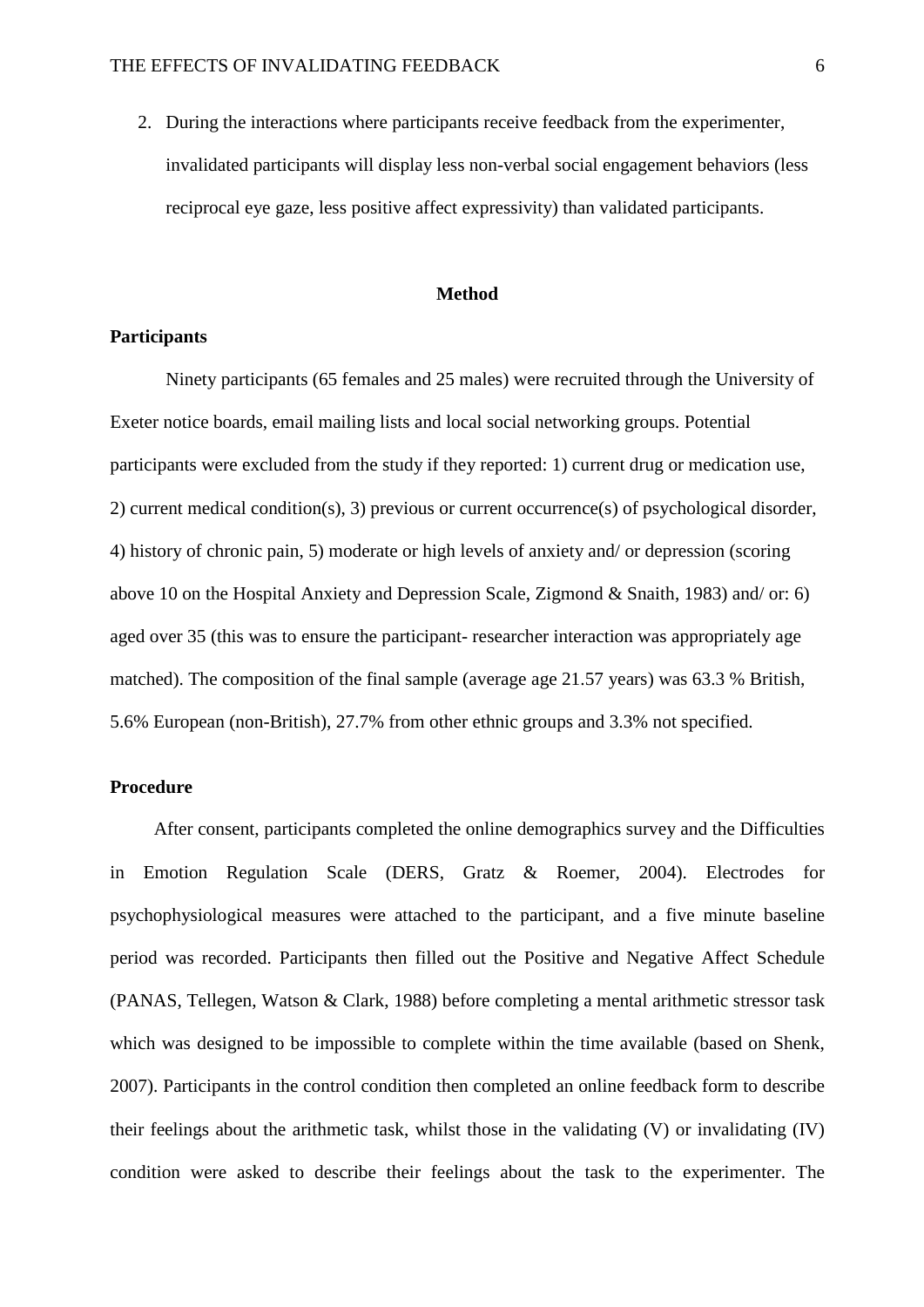experimenter responded for approximately two minutes with either validating or invalidating feedback.

Feedback was selected by the experimenter from a small collection of prepared statements. Validating feedback included normalizing feedback: 'lots of people have said that they felt that way', or matched disclosures: 'I felt exactly the same way when I did the task'. In contrast, invalidating feedback included pathologizing statements: 'I'm not sure why you are stressed; nobody else has said that they felt that way', or insisting feedback: 'you shouldn't be as stressed/frustrated as this'. These statements were compiled using the Validating and Invalidating Behavior Coding Scheme (VIBCS, Fruzzetti, 2010) and were based on the statements that were successfully used by Shenk and Fruzzetti (2011) to manipulate validation/invalidation.

Participants were then asked to complete the PANAS again, and, in order to examine the cumulative effects of repeated exposure to validation and invalidation during a stressor task, the process was repeated twice more; hence participants completed another two arithmetic tasks, received feedback (or filled in the feedback form, if controls), and completed the PANAS. Lastly, participants completed an online questionnaire, lasting approximately five minutes, to measure: 1) perceived experimenter validation levels, 2) perceived safety levels, and: 3) willingness to take part again. Participants were then debriefed and offered £10 for their participation.

**Social engagement behavior coding.** In order to examine differences in observed social engagement behaviors between the validated and invalidated participants, the experiments were recorded and a random selection of forty two of the participant video recordings from the study were coded for non-verbal social engagement behaviors. Because the control condition did not receive feedback from the experimenter, only 23 validated and 19 invalidated participants were included in this analysis (34 female and 8 male participants). A researcher, blind to the experimental manipulation and participant condition, coded the video excerpts at three time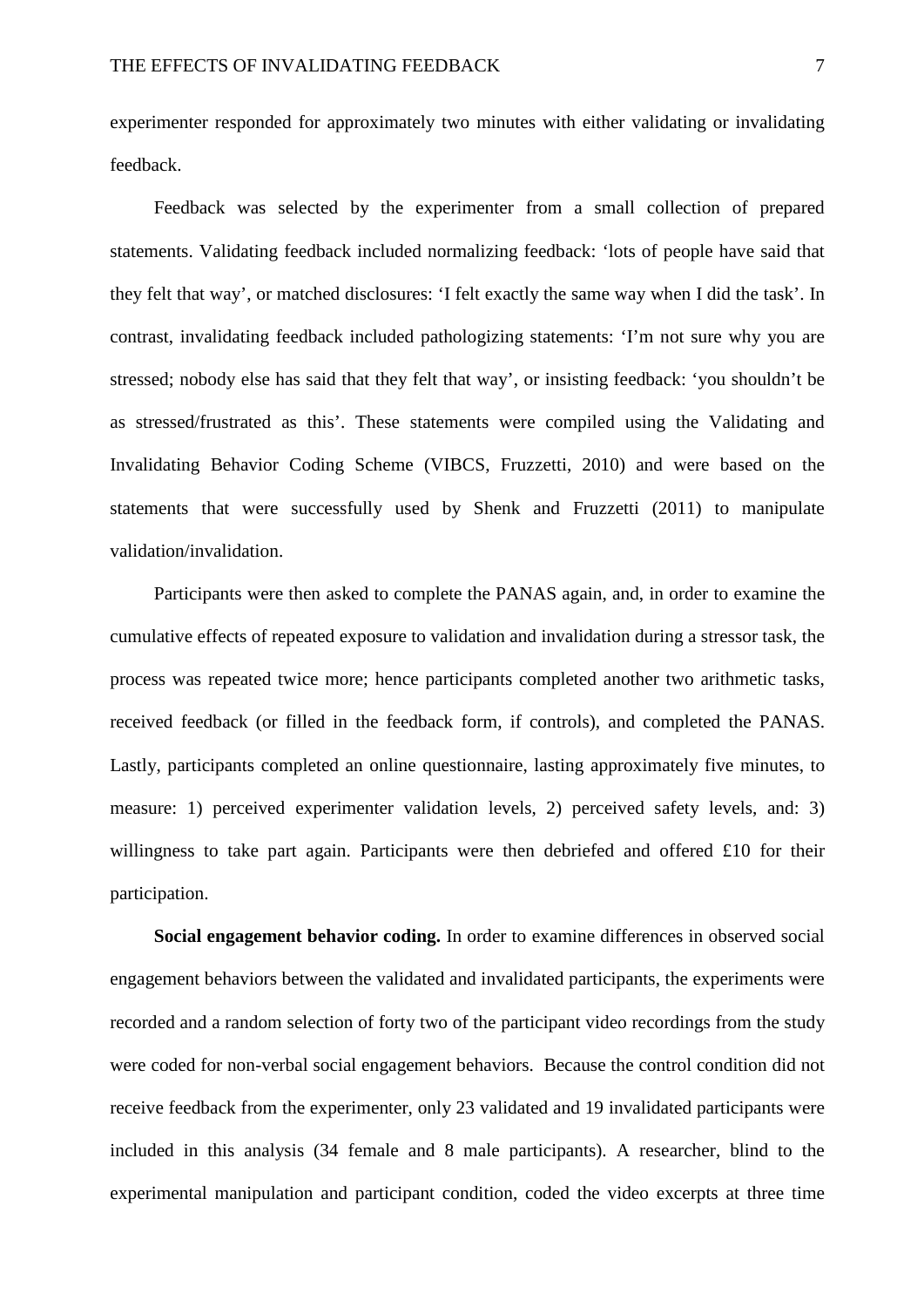points (Feedback1, 2 and 3) using the non-verbal social engagement coding scheme outlined below. To ensure that the researcher remained blind to the study manipulation, only the participant, and not the experimenter, was displayed on the screen, and audio content was muted.

### **Self-Report Measures**

**Emotion regulation.** The Difficulties in Emotion Regulation Scale (DERS, Gratz & Roemer, 2004) was administered to measure self-reported level of emotion regulation skills. This scale has high internal consistency ( $\alpha$  = .93) and high test-retest reliability (Gratz & Roemer, 2004).

**Perceived validation***.* A five-item scale was compiled to examine whether participants had perceived the experimenter feedback as it was intended (i.e. as validating or invalidating). The scale was found to have high levels of internal consistency ( $\alpha$  = .95). Participants were asked to rate the following items on a five point scale from 1, '*strongly disagree'* to 5, '*strongly agree'*: 'The experimenter made me feel that my responses were understood'; 'The experimenter accepted my responses'; 'The experimenter made me feel that my responses were legitimate'; 'The experimenter made me feel that my responses were valid'; 'The experimenter made me feel that my responses were normal'.

**Perceived safety and willingness to take part.** Participants were asked to rate the following item: 'how safe and secure did you feel during the task?' on a four point scale from 1 '*extremely unsafe and insecure' to* 4 '*extremely safe and secure'.* Participants were also asked to indicate whether they would be interested in taking part in the study again as part of a planned future study.

Positive and negative mood. The Positive and Negative Affect Schedule (PANAS, Tellegen, Watson & Clark, 1988) was used to measure self-reported intensity of negative and positive affective state. The PANAS- NA comprises ten negative affect words and the PANAS-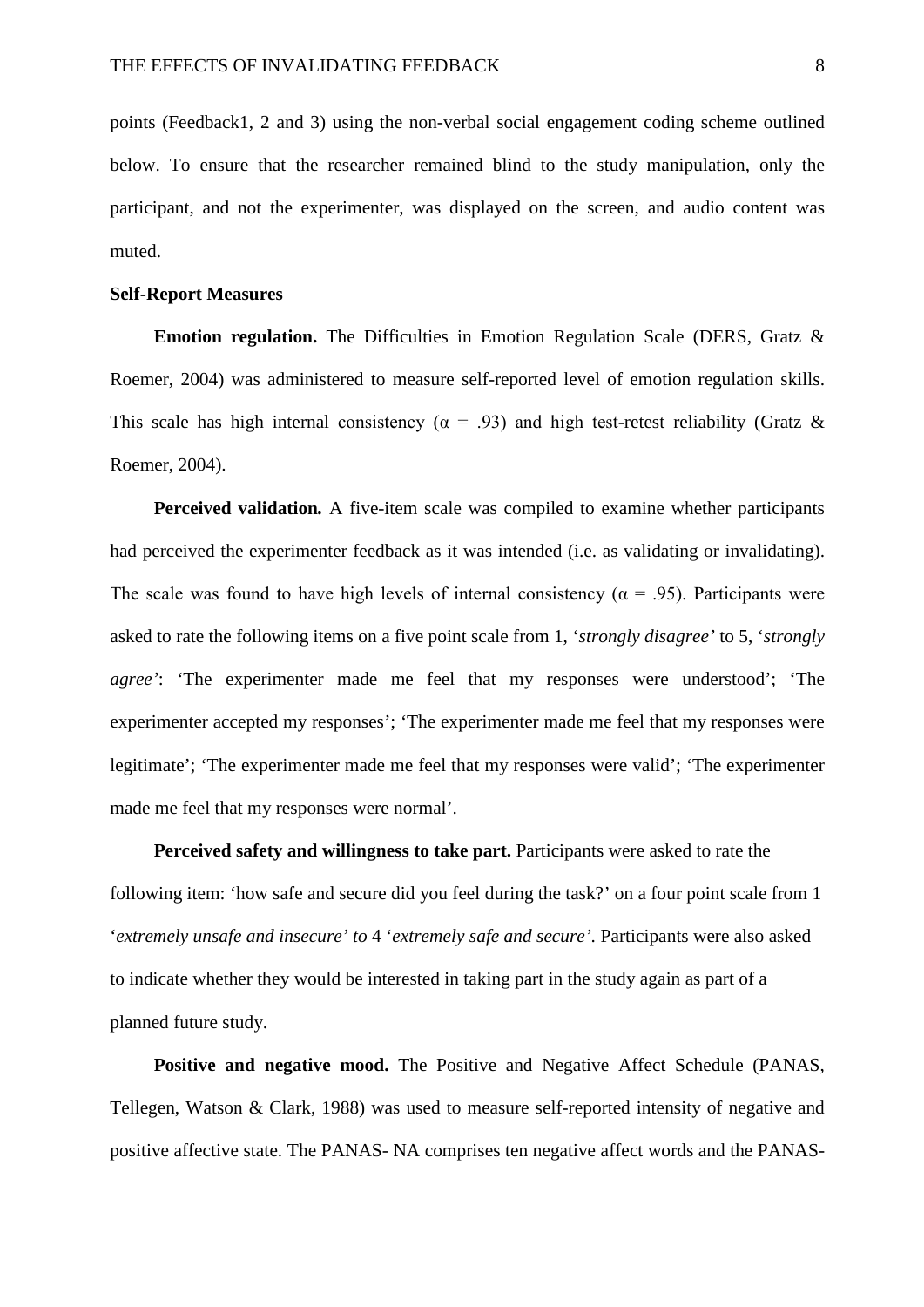PA ten positive affect words, and has a high level of internal consistency ( $\alpha$  = .85 for PANAS-NA,  $\alpha$  = .89 for PANAS-PA) and adequate construct validity (Crawford & Henry, 2004).

### **The Non-verbal Social Engagement Coding Scheme**

Eight non-verbal behaviors were coded; eye gaze, smiling, frowning, and laughing (from *1 'not at all'* to *5 'frequently'*), 'head towards' behaviors (from *1* '*head straight ahead'*  to *5 'head towards the experimenter')*, 'head away' behaviors (from *1* '*head straight ahead'* to *5 'head away from the experimenter'*, 'head up' behaviours (from *1* '*head straight ahead'* to *5 'head towards the ceiling'*) and 'head down' behaviors (from *1* '*head straight ahead'* to *5 'head towards the floor*). This coding scale was formed by adapting the scales developed by Todd, Bodenhausen, Richeson, and Galinsky (2011) and Ramanathan and McGill (2007).

A mean score comprising smiling, laughing, frowning (reverse-scored) and head towards behaviors at all three time points was calculated as a measure of social engagement. A mean score of looking away, turning the head away, down and up behaviors at all three time-points was calculated as a measure of disengagement behaviors.

# **Psychophysiological Data Recording and Pre-processing**

Psychophysiological data was recorded using the Biopac data acquisition system, Inc. MP150 CE. Data sections for seven time points (> 60 seconds' duration) were extracted using AcqKnowledge software (version, 4.1.1 Biopac Systems Inc., 2010) for each participant for all psychophysiological measures: baseline, arithmetic task 1, experimenter feedback 1, arithmetic task 2, experimenter feedback 2, arithmetic task 3, and experimenter feedback 3.

**Heart rate and heart rate variability.** Heart rate (HR) was used as an index of sympathetic activation and parasympathetic deactivation, whereas high frequency heart rate variability (HF HRV) was used to measure parasympathetic activation of the autonomic nervous system. Two circular 3.5 cm disposable electrodes were attached; one below the participant's right collar bone and one to the participant's left side, underneath the ribcage.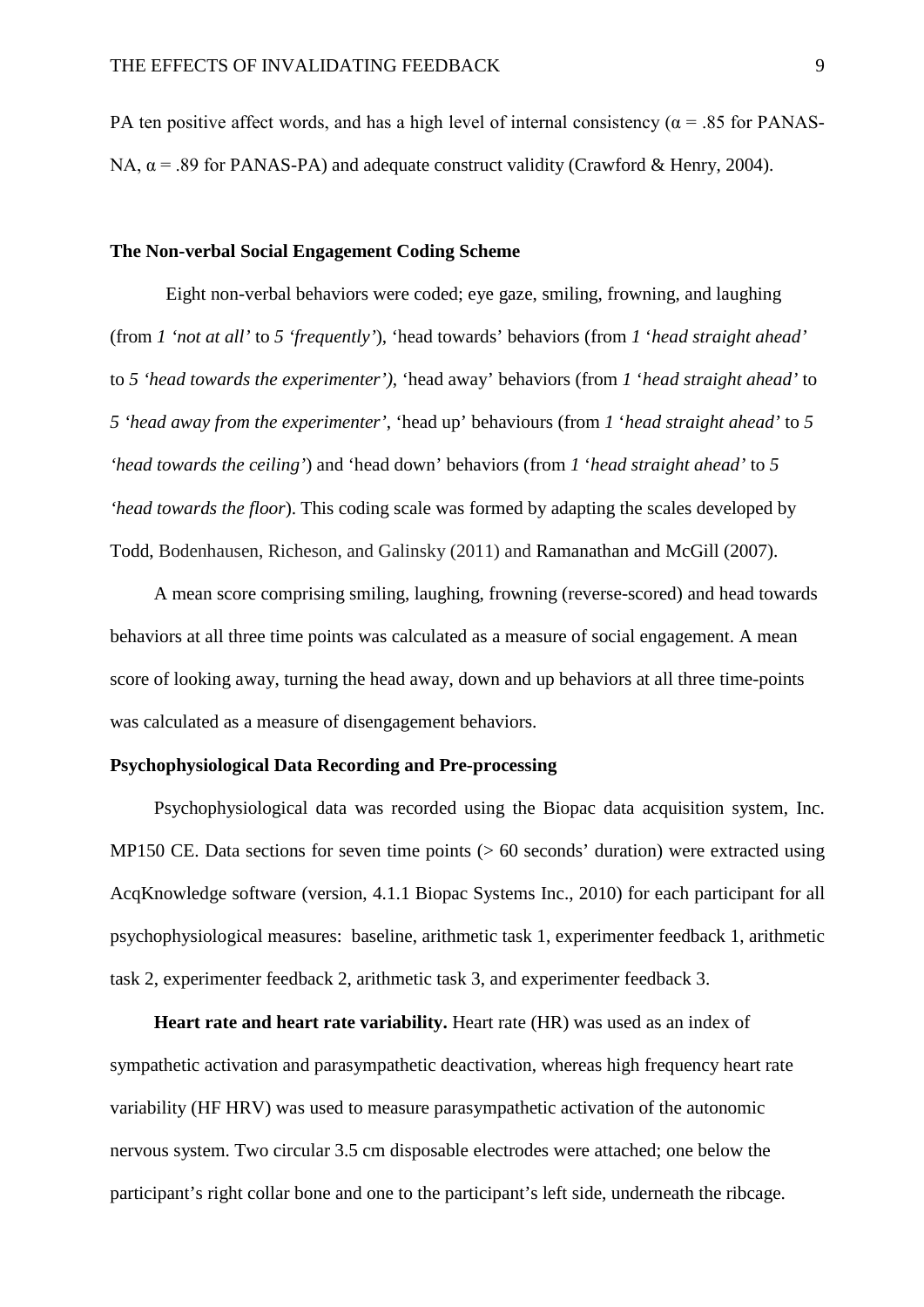Continuous electrocardiograph readings (ECG) were measured at a sampling rate of 1 kHz with a low pass filter of 35 Hz and a high pass filter of 0.5 Hz. The data was transformed using a template correlation to remove large artefacts, and R peaks were identified on the ECG waves. Remaining artefacts from noisy, missing or ectopic beats were interpolated from the adjacent R-peaks. The interpolation procedure was used for less than 5% of the ECG data. Mean HR and mean HF HRV (frequencies between 0.15 Hz and 0.4 Hz) were then extracted for each data section. Established guidelines (Berntson et al., 1997) were followed to extract HF HRV, which was calculated using a Fourier transformation on a time series of R- peaks.

**Skin conductance level.** Skin conductance level (SCL) was used as a measure of sympathetic arousal. A skin resistance transducer (TSD203) composed of two Ag-AgCl non polarizable electrodes was applied to the middle phalanx of the first and ring finger of the participant's non dominant hand. SCL was sampled at a rate of 500 Hz with a low pass filter of 1.0 Hz. Mean SCL, Maximum SCL values and minimum SCL values were then extracted, and the following equation (recommended by Lykken, Rose, Luther, & Maley, 1966) was applied to each data section for each participant to give a mean SCL corrected for individual differences: Corrected  $SCL = (SCL mean - SCL min) / (SCL max-SCL min)$ 

**Pre-ejection period***.* Pre-ejection period (PEP) is a measure of sympathetic activity calculated from both the impedance cardiography (ICG) and ECG waves. Two EL506 strip electrodes were attached to the participant's neck (one below the hairline and the second 3 cm beneath it) and two strips were attached to the back (one at the height of the xiphi- sternal junction and the other 3 cm below this). ICG was continuously sampled at a rate of 1 kHz with a low pass filter of 10 Hz. High frequency noise ( $> 35$  Hz) and low frequency noise ( $< 0.5$  Hz) were removed using a band pass filter and a template correlation was carried out to remove any large artefacts. C points (dZ/dt peaks) were then labelled, and noisy, missing or ectopic C points were removed from further analysis, along with the corresponding R peaks. If  $> 5\%$  of any data section was missing, the data section was removed from further analysis.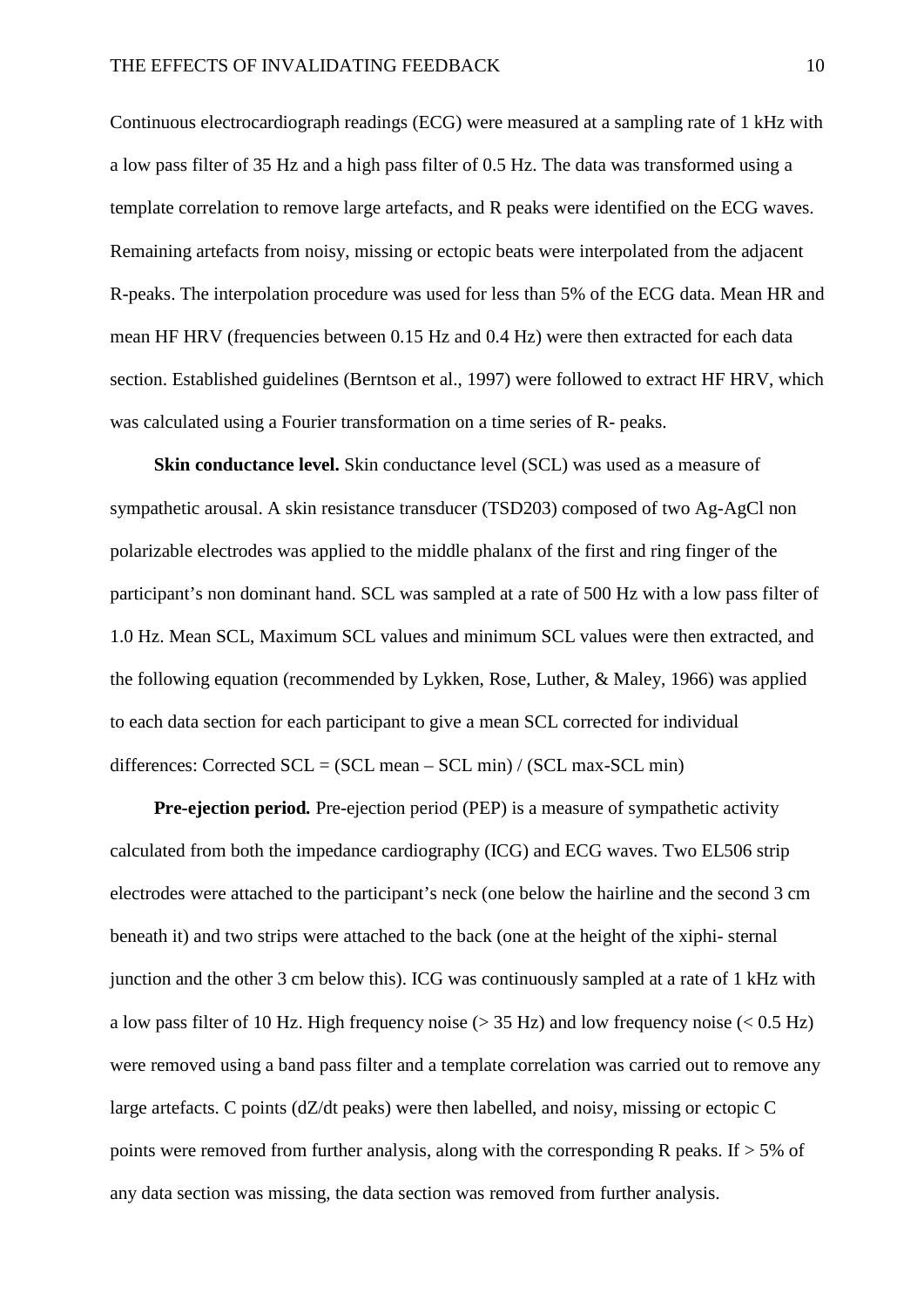The abbreviated PEP (PEPr) was used for this study, as this provides a more reliable fiducial onset point for ventricular depolarization (See Berntson, Lozano, Chen, & Cacioppo, 2004; Kupper, Willemsen, Boomsma & De Geus, 2006). Because reliable identification of the point at which the aortic valve opens (the B point) can be problematic, Lozano et al.'s (2007) method for a derivative based estimate of the B point was used. The R to B interval (RB) was calculated from the R to C interval (RZ) as follows:  $RB = 1.233RZ - 0.0032RZ^2 - 31.59$ .

# **Statistical Analysis**

After checking the normality of the distributions of our variables, mean disengagement behaviors, mean engagement behaviors, negative affect, positive affect, and HF HRV were log transformed to correct for data skew. Multilevel modelling was used for analysis of negative and positive affect and psychophysiological data, due to the hierarchical nature of these repeated measurement data series. The software package MlwIN version 2.24 (MlwIN, Centre for Multilevel Modelling, Bristol) was used, and models were fitted using maximum likelihood estimation, employing an iterative generalized least squares (IGLS) estimation. A two level model was employed, where measurement occasion or 'time' (level one) was clustered within participant (level two). Random intercept models allowed intercepts to vary across both levels; time and participant. A random slope parameter was added to the variable 'time' in order to fit each participant's trajectory more accurately, in all cases significantly improving the model fit. The quadratic function, time<sup>2</sup>, was also added to all models at level one, to explore the nonlinear progression of each outcome measure over time.

'Condition' was entered as a categorical dummy variable (validation 'V', control 'C' and invalidation 'IV'). In order to compare all three conditions over time, each model was run twice; first with the dummy variable 'invalidation' as the reference category and then with 'validation' as the reference category. Two fixed interaction terms were also entered into the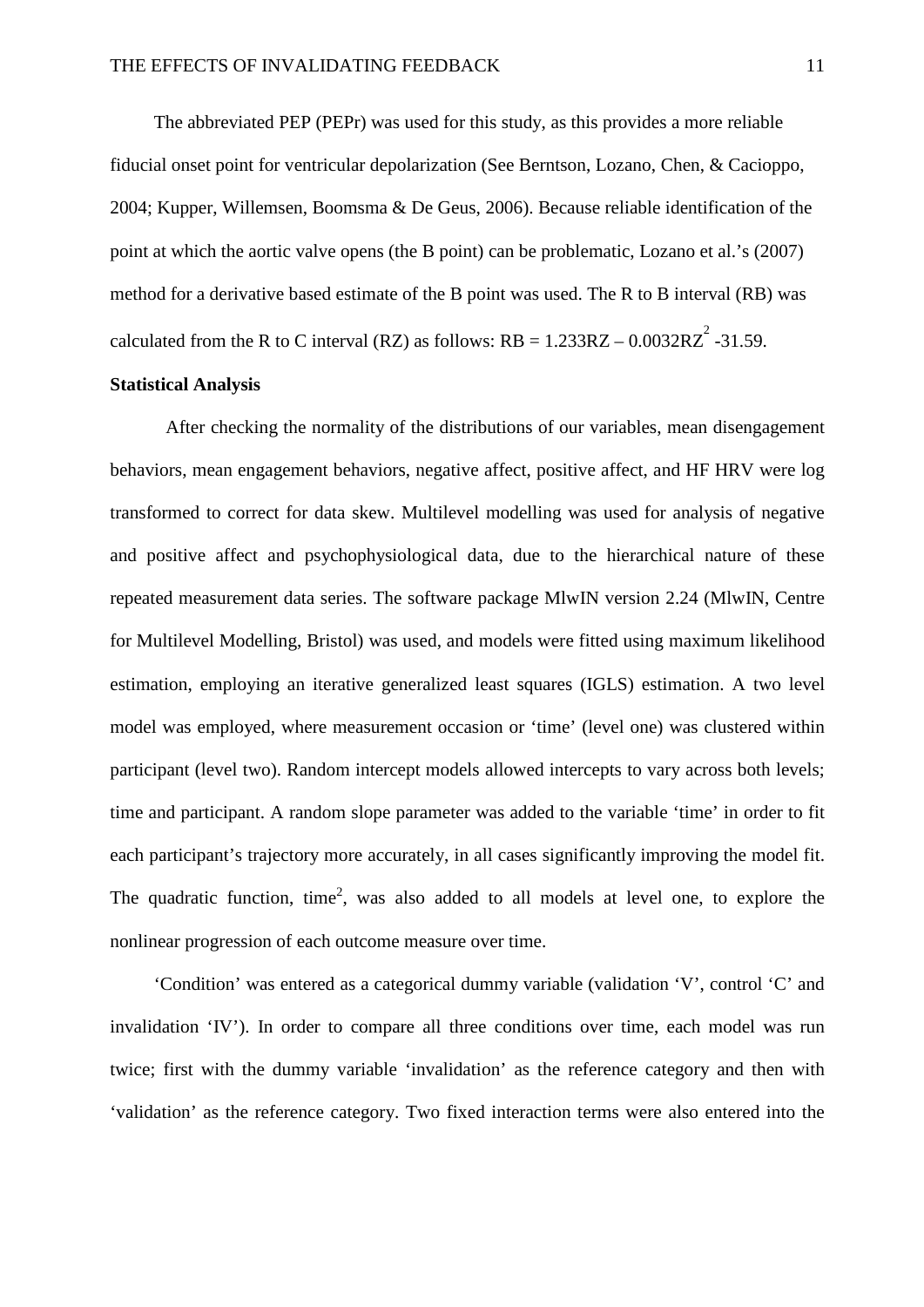saturated models and included in the final model if they were significant predictors; 'Condition by time' and 'Condition by time<sup>2</sup>'.

To determine a model of best fit, several models for each measure were implemented, and the final model was selected based on the significant reduction in the -2 Log Likelihood Ratio (-2LL). The covariates gender, age, and difficulties in emotion regulation skill (DERS score) were entered in a stepwise manner as potential predictors in all models, and were included in the analysis if they explained a significant amount of variance. As a result, DERS score was included in the negative affect model as a fixed covariate at level two ( $\chi^2$  (1) = 9.39, *p*=.002) and Age was included as a fixed covariate at level two in the PEPr model ( $\chi^2$  (1) = 9.13, *p*=.010). One extreme outlier (participant 53 *M*= 24.37, *SE*= 2.26) was excluded from PEPr analysis.

Where participants engaged in conversation with the experimenter during the feedback task, interference occurred to the ICG electrodes located on the neck. Therefore there was missing PEPr data, particularly during the participant reflection periods from the validation group. Thus the analysis was carried out to compare all three conditions across only three time points excluding reflection periods (arithmetic 1, arithmetic 2 and arithmetic 3). Data sections where  $\geq 60$  seconds of reliable data could not be extracted were excluded from these models. As a result 261 data sections of a possible 356 were included in the model.

#### **Results**

### **Self-Report Data**

**Perceived validation.** A one way ANOVA indicated significant differences in perceived validation scores between the V ( $M = 4.75$ ,  $SE = .069$ ,  $n = 30$ ), IV ( $M = 2.26$ ,  $SE = .159$ ,  $n =$ 30), and C (*M* = 4.18, *SE* = .170, *n* = 29) conditions, *F* (2, 86) = 88.77, *p* <.001. Paired contrasts revealed significant differences in perceived validation between the V and C group, *F*  $(1, 86) = 8.45$ ,  $p = .005$ , the V and IV group, F  $(1, 86) = 162.16$ , p<.001, and between the IV and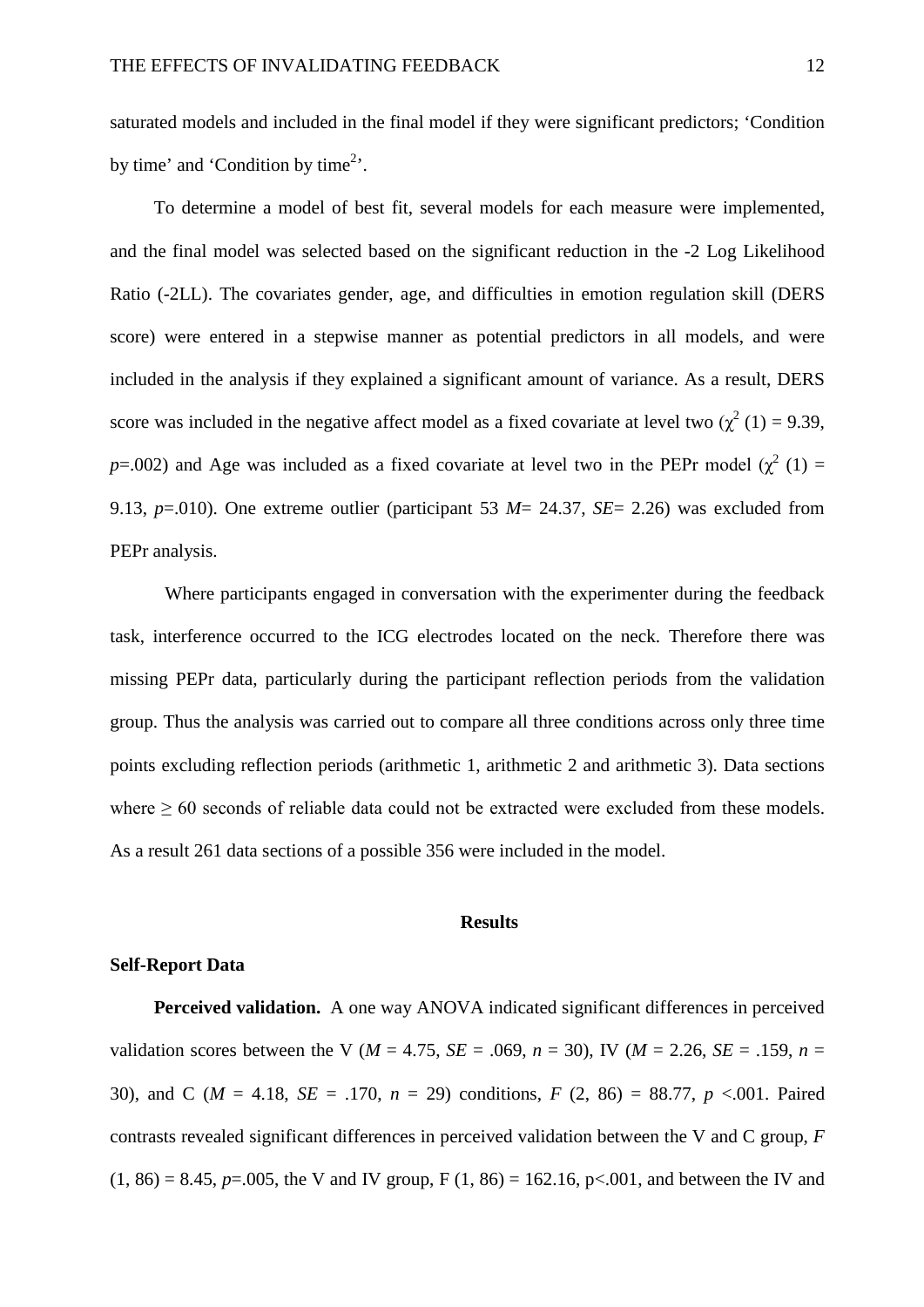C group,  $F(1, 86) = 94.46$ , p<.001. This indicates that the validating or invalidating feedback received from the researcher was reliably perceived as such by participants.

**Perceived safety.** For perceived safety, a one way ANOVA revealed significant differences in scores across conditions,  $F(2, 86) = 7.73$ ,  $p=0.001$ . Paired contrasts indicated significant differences between the V and IV condition ( $F(1, 86) = 12.72$ ,  $p=0.001$ ) and the C and IV condition ( $F(1, 86) = 10.28$ ,  $p = .002$ ) with significantly lower safety ratings for the IV condition compared with the other two conditions (V:  $M = 3.83$ ,  $SE = .112$ , IV:  $M = 3.27$ , *SE*  $=$ .110, C:  $M = 3.77$ ,  $SE = .110$ ). No differences were found between the V and C conditions.

**Unwillingness to take part again.** A Chi-Square test revealed a significant relationship between experimental condition and unwillingness to take part,  $\gamma^2$  (2) = 10.80, *p*=.003. Of the ten people who said they would not take part in the experiment again, 1 (10%) was in the V condition, 1 (10%) was in the C condition and 8 (80%) were in the IV condition.

**Negative affect (NA).** Although there were no significant findings for the positive affect data, there were significant results for negative affect  $(NA)$ . Whilst the 'condition by time<sup>2'</sup> interaction ( $\chi^2$  (2) = 3.00, *ns*) and the 'condition by time' interaction ( $\chi^2$  (2) = 0.58, *ns*) were not significant and so were removed from the model, the main effect of condition was significant  $(\chi^2(2) = 10.21, p = .006)$ . After rerunning the model with 'validation' as the reference dummy category, there was no significant difference between the V and C group's NA scores. Participants who were invalidated showed higher levels of NA over the tasks compared with the validated group, but there were no significant differences between IV and C group, as shown in Figure 1. Table 1 displays the beta coefficients for these models.

|       |                   |          |            |            | 95% Confidence Interval |             |
|-------|-------------------|----------|------------|------------|-------------------------|-------------|
| Model | Predictor         |          | SE         | $Z$ score* | Lower                   | $\cup$ pper |
|       | Intercept         | $-0.07$  | 0.05       | $-1.46$    | $-0.17$                 | 0.03        |
|       | Time              | $-0.01$  | 0.02       | $-0.64$    | $-0.06$                 | 0.03        |
|       | Time <sup>2</sup> | ${<}.01$ | $\rm 0.01$ | 0.80       | $-0.01$                 | 0.01        |

*Table 1. Beta Coefficients for the Negative Affect Models*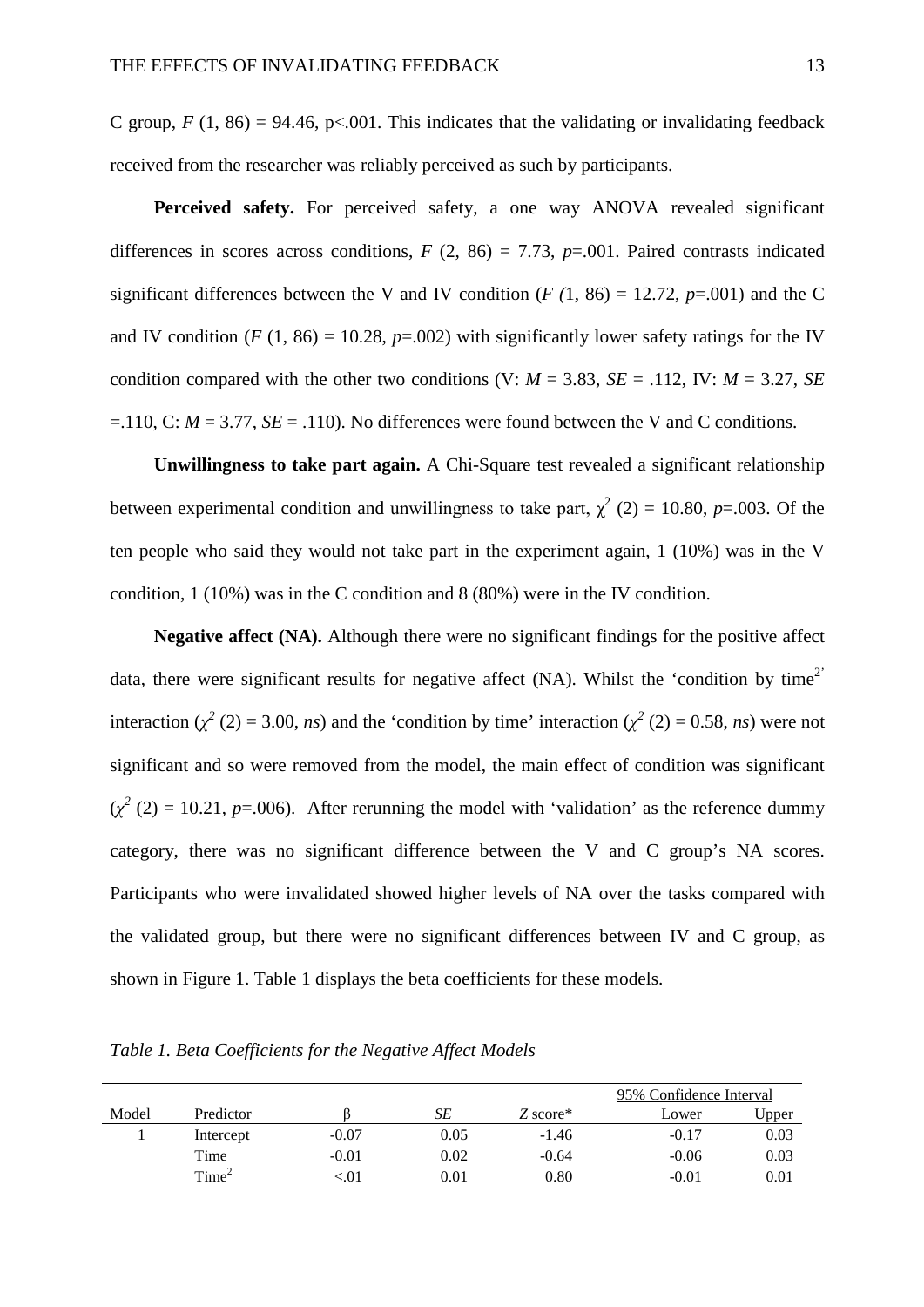|   | V                 | $-0.06$ | 0.02 | $-3.15$ | $-0.10$ | $-0.02$ |
|---|-------------------|---------|------|---------|---------|---------|
|   | C                 | $-0.03$ | 0.02 | $-1.70$ | $-0.07$ | 0.01    |
|   | <b>DERS</b>       | 0.08    | 0.02 | 3.21    | 0.03    | 0.12    |
| 2 | Intercept         | $-0.14$ | 0.05 | $-2.67$ | $-0.24$ | $-0.04$ |
|   | Time              | $-0.01$ | 0.02 | $-0.64$ | $-0.06$ | 0.03    |
|   | Time <sup>2</sup> | < 01    | 0.01 | 0.80    | $-0.01$ | 0.01    |
|   | IV                | 0.06    | 0.02 | 3.15    | 0.02    | 0.10    |
|   | C                 | 0.03    | 0.02 | 1.50    | $-0.01$ | 0.07    |
|   | <b>DERS</b>       | 0.08    | 0.02 | 3.21    | 0.03    | 0.12    |
|   |                   |         |      |         |         |         |

-2LL (IGLS deviance) = -703.065 (268of 270 cases). *Note.* \*Z scores in bold indicate significant effects where  $p \le 0.05$ . Model 1 = IV condition as the comparison group, Model 2 = V condition as the comparison group.

*Figure 1.* Change in log transformed negative affect (NA) score, mean heart rate (HR), skin conductance level (SCL) and pre-ejection period (PEPr) over time for each condition. (ATTACHED SEPARATELY)

### **Non-verbal Social Engagement Behaviors**

Because the two social engagement measures were significantly correlated  $(r = -.659, )$  $N= 42$ ,  $p<.001$ ) a MANOVA was carried out to examine whether there were significant differences in engagement and disengagement behaviors between validated and invalidated participants, which was indeed the case,  $F(2, 39) = 3.84$ ,  $p = .03$ ,  $np^2 = .165$ . Univariate ANOVAs revealed that there were significant differences between groups in both disengagement behaviors (F (1, 40) = 6.66, p = .014,  $np^2$  = .143) and engagement behaviors (F  $(1, 40) = 5.97$ ,  $p = .013$ ,  $np^2 = .130$ ). After applying Bonferoni corrections for multiple tests,  $(p$ value cut off  $=0.025$ ), these findings were still significant. As expected, there were significantly more engagement behaviors in the V condition than the IV condition and significantly less disengagement behaviors in the V condition than the IV condition.

## **Psychophysiological Measures**

**Heart rate.** For heart rate, the 'Condition by time<sup>2</sup>' interaction  $(\chi^2(2)) = 0.13$ , *ns*) was not significant and thus was removed from the model. The 'Condition by time' interaction was significant  $(\chi^2 (2) = 8.88, p = .012)$  suggesting that the difference in HR across conditions over time was linear. There was a significant difference between the control and IV group over time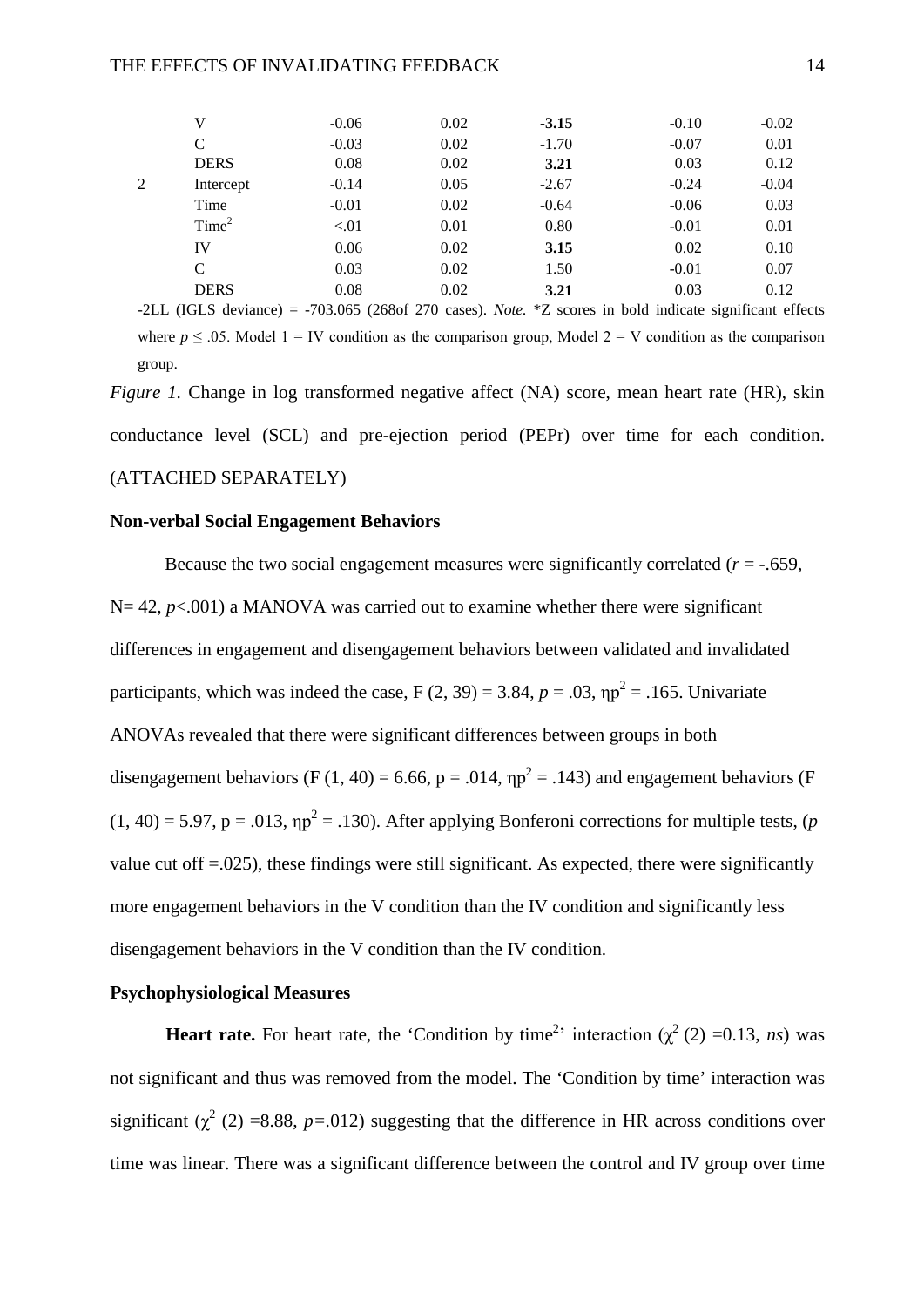(z score  $= -2.02$ ,  $p < .05$ ) and the V and IV group over time (z score  $= -2.89$ ,  $p < .05$ ). After rerunning the model with V as the comparison group, there were no significant differences in HR between the C and the V group over time. Whilst the IV group showed an increased HR over time compared with the other two groups, there were no significant differences in HR between the C and V group over time (see Figure 1 and Table 2).

**HF HRV.** For the HF HRV models there were no significant differences between the V, IV or C groups.

|                |                   |         |       |            |         | 95% Confidence Interval |  |
|----------------|-------------------|---------|-------|------------|---------|-------------------------|--|
| Model          | Predictor         | β       | SE    | $Z$ score* | Lower   | Upper                   |  |
| 1              | Intercept         | 9.41    | 2.29  | 4.12       | 4.94    | 13.89                   |  |
|                | Time              | $-1.35$ | 0.55  | $-2.44$    | $-2.43$ | $-0.26$                 |  |
|                | Time <sup>2</sup> | 0.19    | 0.07  | 2.51       | 0.04    | 0.33                    |  |
|                | Validation        | $-1.96$ | 3.15  | $-0.62$    | $-8.13$ | 4.21                    |  |
|                | Control           | $-3.51$ | 3.11  | $-1.13$    | $-9.61$ | 2.59                    |  |
|                | V X Time          | $-0.85$ | 0.29  | $-2.89$    | $-1.42$ | $-0.27$                 |  |
|                | C X Time          | $-0.57$ | 0.28  | $-2.02$    | $-1.13$ | $-0.02$                 |  |
| $\overline{2}$ | Intercept         | 7.46    | 2.36  | 3.16       | 2.83    | 12.08                   |  |
|                | Time              | $-2.19$ | 0.55  | $-3.99$    | $-3.27$ | $-1.12$                 |  |
|                | Time <sup>2</sup> | 0.19    | 0.07  | 2.51       | 0.04    | 0.33                    |  |
|                | Invalidation      | 1.96    | 3.15  | 0.62       | $-4.21$ | 8.13                    |  |
|                | Control           | $-1.55$ | 3.18  | $-0.49$    | $-7.78$ | 4.67                    |  |
|                | <b>IV X Time</b>  | 0.848   | 0.293 | 2.89       | 0.27    | 1.42                    |  |
|                | C X Time          | 0.28    | 0.30  | 0.94       | $-0.30$ | 0.86                    |  |

*Table 2. Beta Coefficients for the Heart Rate Models*

-2LL (IGLS deviance) = 2948.60 (470 of 540 cases). *Note*. \*Z scores in bold indicate significant effects where  $p \le 0.05$ . Model  $1 = IV$  condition as the comparison group, Model  $2 = V$  condition as the comparison group.

**Pre-ejection period (PEPr).** The 'condition by time<sup>2</sup>' interaction  $(\chi^2(2)) = 4.61$ , *ns*) was not significant and so was removed from the model, whilst the 'condition by time'  $(\chi^2$  (2) =8.26, *p*=.016) interaction was significant indicating that differences in PEPr over time across condition was linear. There was a significant difference between the C and IV group over time (z score  $= 2.16$ ,  $p \le 0.05$ ) and the V and IV group over time (z score  $= 2.74$ ,  $p \le 0.05$ ). After rerunning the model there were no significant differences between the C group and the V group over time. Whilst PEPr for the C and V group decreased and then recovered to baseline levels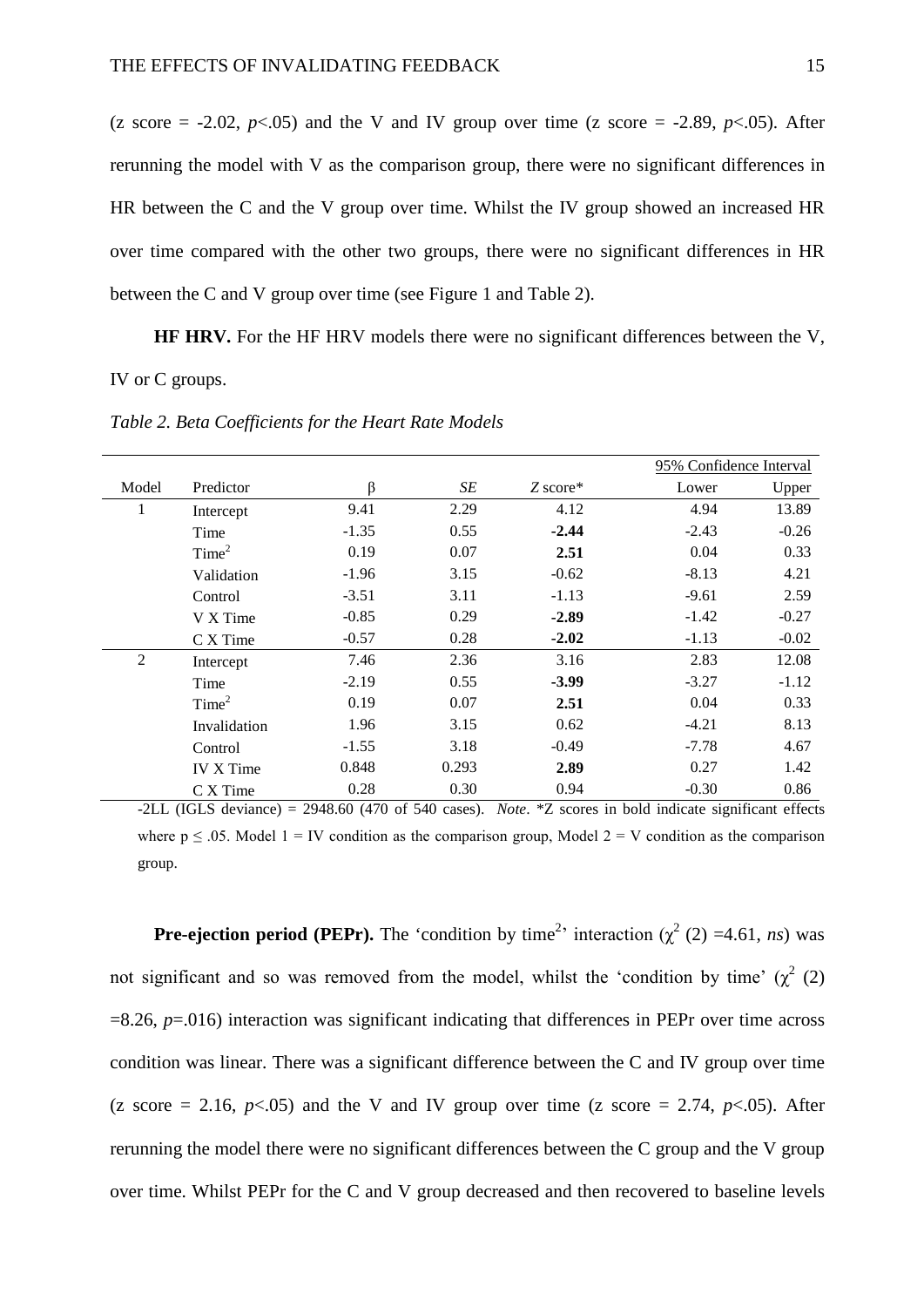over time, for the IV group PEPr decreased without recovery over the tasks, indicating increased SNS arousal in response to repeated IV feedback (see Figure 1 and Table 3).

**Skin Conductance Levels (SCL).** For SCL, the 'condition by time' interaction  $(\chi^2 (2))$ =5.10, *ns*) and the 'condition by time<sup>2</sup>' ( $\chi^2$  (2) =4.60, *ns*) interaction were not significant and so were removed from the model. Condition main effect was significant ( $\chi^2$  (2) =49.84, *p*= .007). There was no significant difference between the V and IV group although there was a significant difference in SCL between the C and IV groups ( $\alpha$  score = -3.02,  $p<0.05$ ). After rerunning the model there was a significant difference between the C and V condition. SCL was significantly lower for controls compared with both V and IV group ( $z$  score = -2.26, *p*<.05) which is not in line with our hypothesis (see Figure 1 and Table 4).

|                |                   |         |      |            |          | 95% Confidence Interval |  |
|----------------|-------------------|---------|------|------------|----------|-------------------------|--|
| Model          | Predictor         | $\beta$ | SE   | $Z$ score* | Lower    | Upper                   |  |
| 1              | Intercept         | $-1.24$ | 4.10 | $-0.30$    | $-9.27$  | 6.80                    |  |
|                | time              | $-1.01$ | 1.19 | $-0.85$    | $-3.33$  | 1.32                    |  |
|                | time <sup>2</sup> | 0.08    | 0.28 | 0.27       | $-0.48$  | 0.63                    |  |
|                | Validation        | $-0.86$ | 1.79 | $-0.48$    | $-4.36$  | 2.65                    |  |
|                | Control           | 0.02    | 1.80 | 0.01       | $-3.50$  | 3.54                    |  |
|                | V X time          | 1.54    | 0.56 | 2.74       | 0.44     | 2.64                    |  |
|                | $C X$ time        | 1.23    | 0.57 | 2.16       | 0.12     | 2.34                    |  |
|                | Age               | $-0.03$ | 0.18 | $-0.15$    | $-0.38$  | 0.33                    |  |
| $\overline{2}$ | Intercept         | $-2.09$ | 4.29 | $-0.49$    | $-10.51$ | 6.32                    |  |
|                | time              | 0.53    | 1.20 | 0.45       | $-1.82$  | 2.89                    |  |
|                | time <sup>2</sup> | 0.08    | 0.28 | 0.27       | $-0.48$  | 0.63                    |  |
|                | Invalidation      | 0.86    | 1.79 | 0.48       | $-2.65$  | 4.36                    |  |
|                | Control           | 0.88    | 1.76 | 0.50       | $-2.57$  | 4.33                    |  |
|                | IV X time         | $-1.54$ | 0.56 | $-2.74$    | $-2.64$  | $-0.44$                 |  |
|                | $C X$ time        | $-0.31$ | 0.55 | $-0.57$    | $-1.39$  | 0.77                    |  |
|                | Age               | $-0.03$ | 0.18 | $-0.15$    | $-0.38$  | 0.33                    |  |

*Table 3. Beta Coefficients for the PEPr Models*

-2LL (IGLS deviance) = 1021.857 (192 of 267 cases) *Note*. \*Z scores in bold indicate significant effects where  $p \le 0.05$ . Model  $1 = IV$  condition as the comparison group. Model  $2 = V$  condition as the comparison group.

*Table 5. Beta Coefficients for the SCL Models*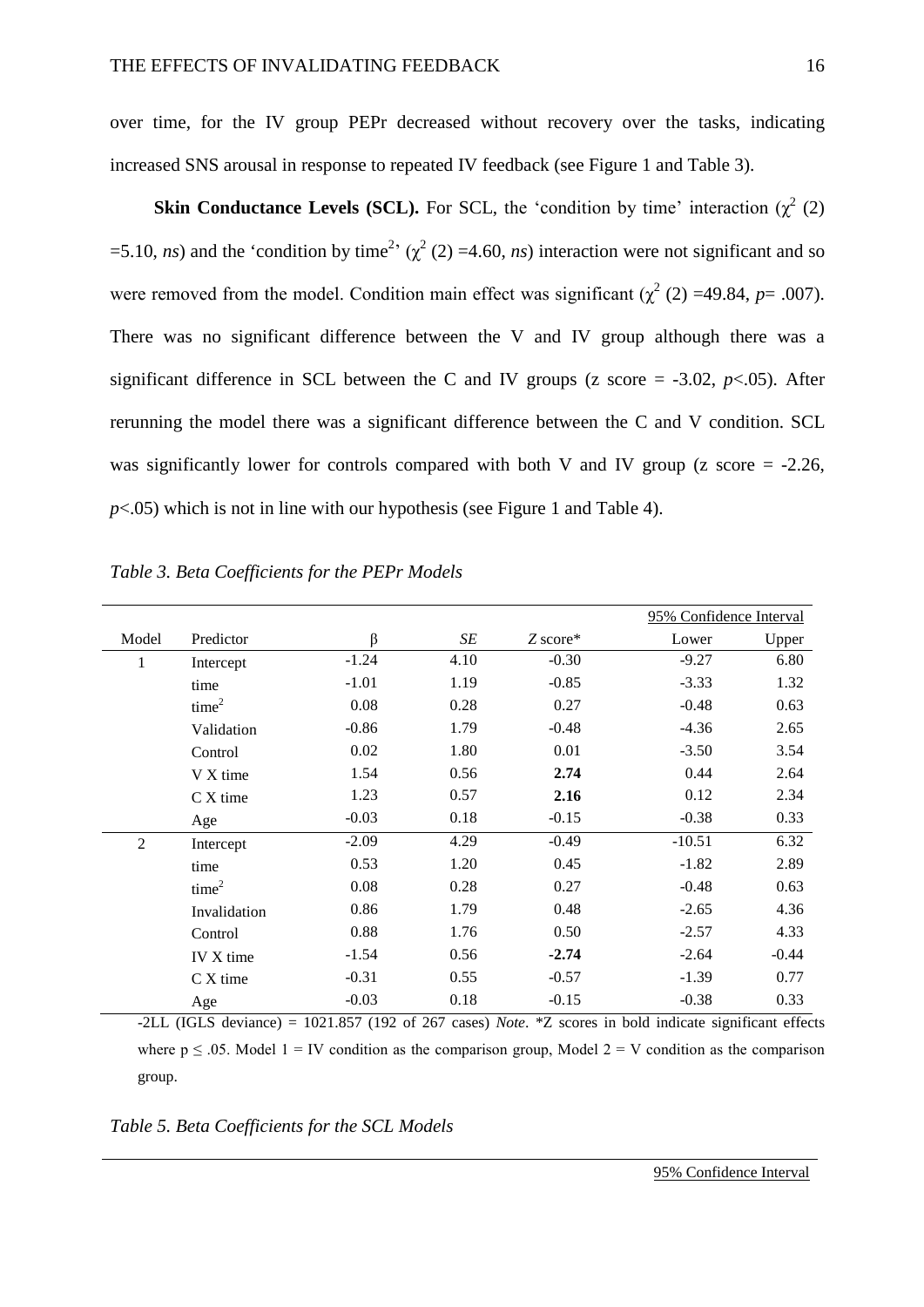### THE EFFECTS OF INVALIDATING FEEDBACK 17

| Model          | Predictor         | $\beta$  | SE    | $Z$ score* | Lower     | Upper    |
|----------------|-------------------|----------|-------|------------|-----------|----------|
| 1              | Intercept         | 501.03   | 25.99 | 19.27      | 450.09    | 551.98   |
|                | time              | 31.15    | 12.17 | 2.56       | 7.31      | 55.00    |
|                | time <sup>2</sup> | $-2.39$  | 1.61  | $-1.48$    | $-5.55$   | 0.77     |
|                | V                 | $-19.69$ | 25.52 | $-0.77$    | $-69.70$  | 30.32    |
|                | $\mathcal{C}$     | $-77.95$ | 25.78 | $-3.02$    | $-128.47$ | $-27.42$ |
| $\overline{2}$ | Intercept         | 481.34   | 26.00 | 18.51      | 430.38    | 532.31   |
|                | Time              | 31.15    | 12.17 | 2.56       | 7.31      | 55.00    |
|                | time <sup>2</sup> | $-2.39$  | 1.61  | $-1.48$    | $-5.55$   | 0.77     |
|                | IV                | 19.69    | 25.52 | 0.77       | $-30.32$  | 69.70    |
|                | $\mathcal{C}$     | $-58.25$ | 25.77 | $-2.26$    | $-108.76$ | $-7.75$  |

-2LL (IGLS deviance) = 6593.341 (530 of 540 cases). *Note*. \*Z scores in bold indicate significant effects where  $p \le 0.05$ . Model  $1 = IV$  condition as the comparison group, Model  $2 = V$  condition as the comparison group.

### **Discussion**

This study examined the effects of validating and invalidating feedback during a stressor task on physiological arousal, mood state, perceived safety levels, willingness to take part again and social engagement behaviors. In line with our hypothesis, invalidating feedback had adverse effects on participants' physiological, emotional and social responses during a series of arithmetic stressor tasks, compared with validating or no feedback. Participants who received invalidating feedback displayed significantly higher levels of physiological arousal over the tasks, indexed by shorter PEPr and increased HR (although HR changes can be SNS or PNS driven, given the PEPr findings, increased HR in this study is likely driven by increased SNS activity). Invalidated participants also showed: 1) significantly higher negative affect compared with validated participants, 2) significantly lower perceived safety ratings and decreased willingness to repeat the experiment, compared with the validation group and controls, and: 3) significantly less social engagement behaviour compared with validated participants.

One advantage of this study is that it implemented a control condition. This allowed us to determine whether it was predominantly validation, or invalidation, which influenced the level of negative emotional and physiological arousal displayed. Although there were no differences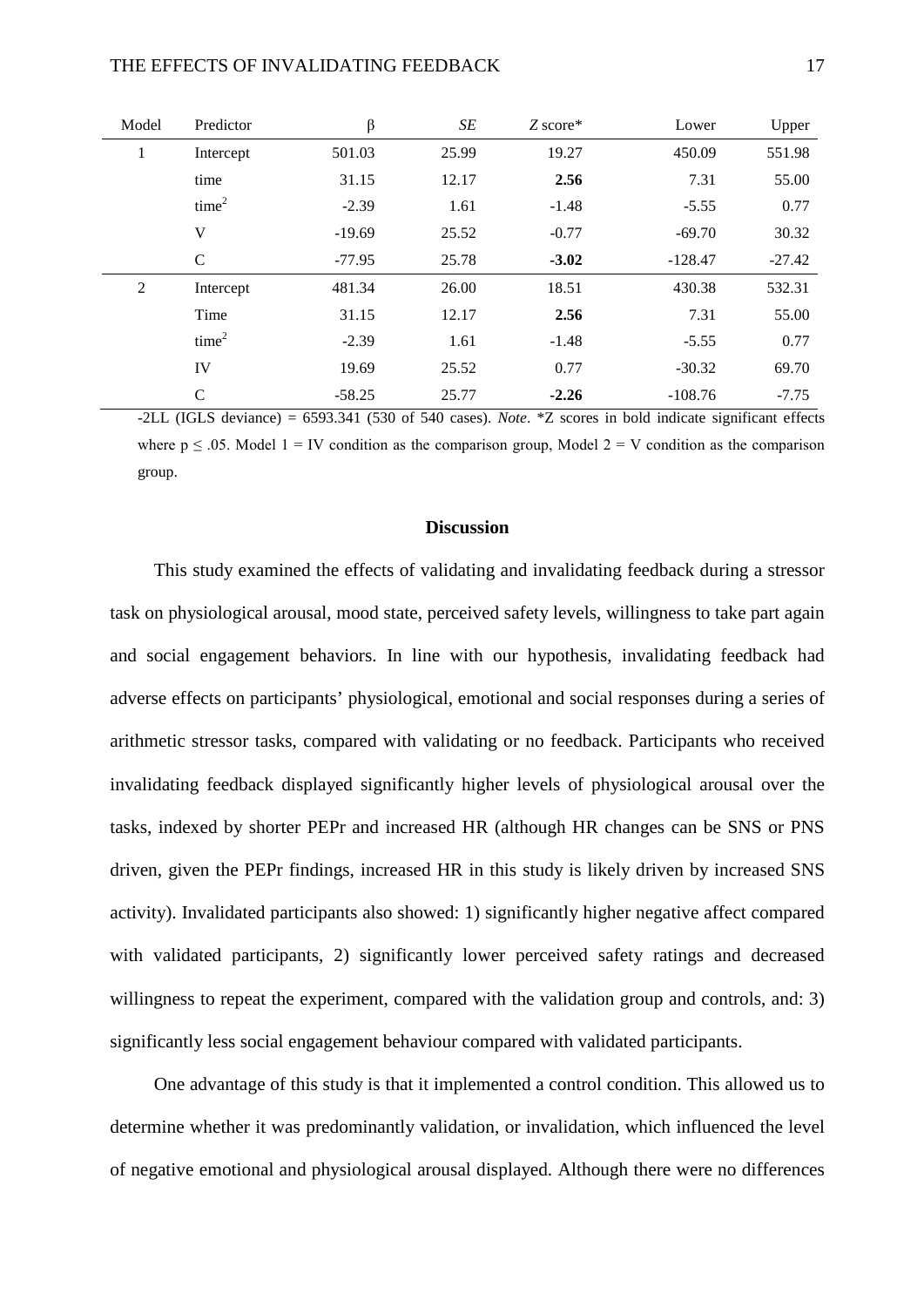between the validation and control groups on any of the outcome measures, there were significant differences between the invalidated condition and the other two groups on both physiological (HR and PEPr) and self-report measures (perceived safety, negative affect and unwillingness to take part). These results suggest that in healthy controls, it is lack of invalidating feedback, rather than the presence of validating feedback, that facilitates a reduction in negative emotional and physiological arousal during stressful tasks.

Whilst previous research concludes that it is the positive effects of validating feedback rather than the negative effects of invalidating feedback that are key, according to Baumeister, Bratslavsky, Finkenauer, and Vohs' theory (2001) invalidation may carry heavier costs than validation carries benefit. They propose that there is adaptive value for 'bad' events to have more power than 'good' events, to allow us to respond effectively to threat. Indeed, research suggests that 'bad' interactions do have more pervasive effects than 'good' interactions (Vinokur & van Ryn, 1993; Graziano, Brothen & Bersheid, 1980). Strong long-term effects of invalidating feedback have also been documented; pervasive emotional invalidation has been linked with social and emotional problems in childhood (e.g., Gottman, Katz, & Hooven, 1996), avoidant-insecure attachments (Cassidy, 1994), and chronic emotion inhibition in adulthood (Krause, Mendelson, & Lynch, 2003). Our findings are critically important in shifting the focus of validation research; we suggest that reducing invalidating feedback, rather than increasing validating feedback, may be the key to regulating mood and emotions, improving willingness to take part and allowing individuals to engage optimally in social interactions.

Moreover, this study extends upon previous work by using a multi-faceted approach to examine the effects of validation/invalidation on physiological arousal, observed social behaviors, self-reported mood and perceived safety levels. To our knowledge this is the first study to look at the effects of validating and invalidating feedback on observed social behaviours, finding a significant reduction in social engagement behaviours in the invalidated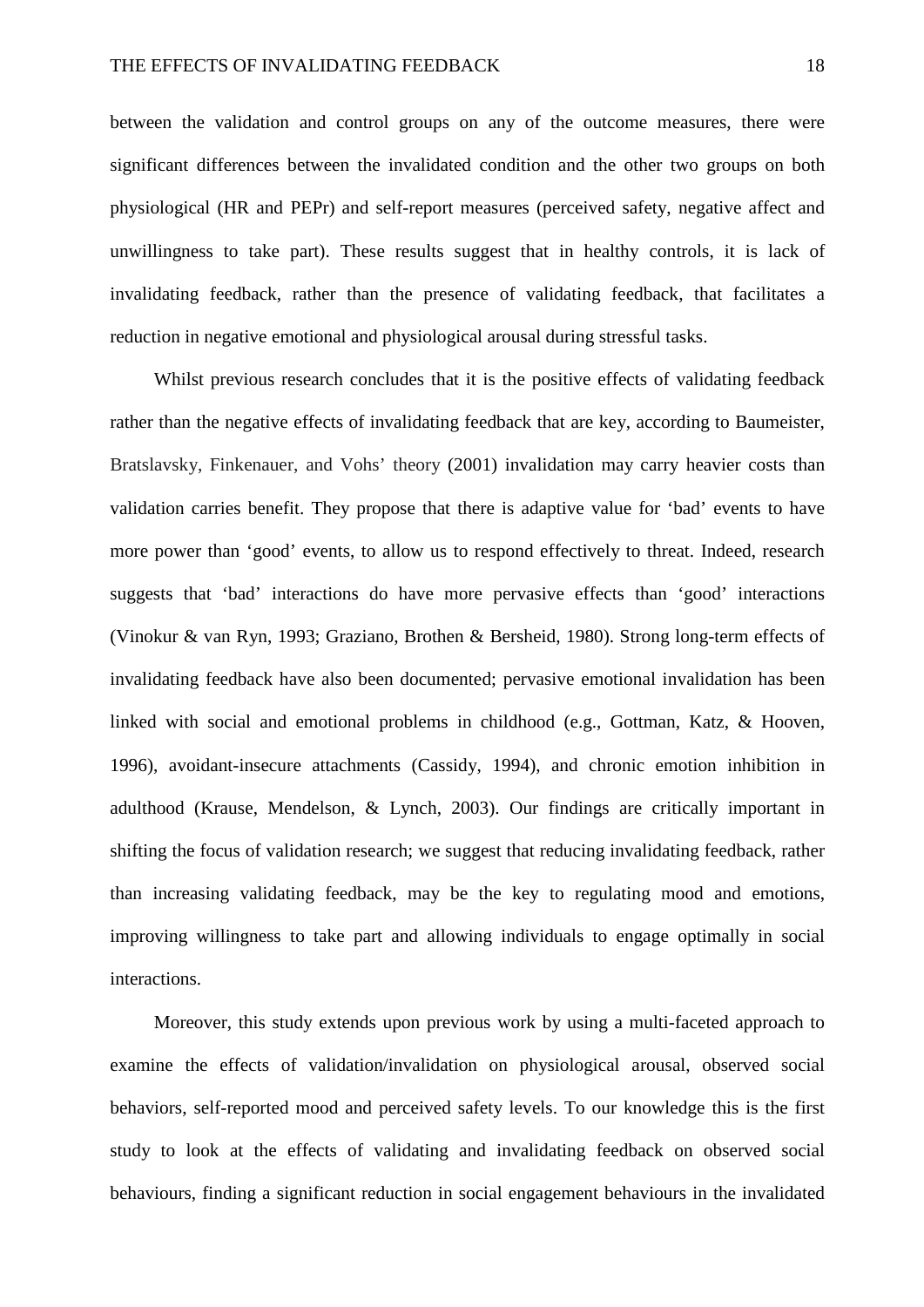condition compared with the validated condition. This provides support for Porges' theory (1995. 2007) which suggests that under conditions of perceived threat, our ability to engage socially is reduced, reducing the participant's ability to display such behaviors as reciprocal eye gaze and positive affect displays.

Although this study was carried out on healthy controls, the findings may have important implications for clinical interactions, particularly in highlighting the potential detrimental effect of invalidation on psychological and physiological wellbeing. This is relevant for many patient groups; for example those suffering from medically unexplained symptoms often report feeling misunderstood and frustrated during consultations (Greville-Harris, Karl, Hempel, Lynch & Dieppe 2014; Vangronsveld & Linton, 2012), perhaps because of the idiopathic nature of their symptoms which cannot be easily diagnosed or explained (Werner & Malterud, 2003). Idiopathic patients describe doctors as doubting their symptoms, not taking them seriously (Salmon, 2006) and report 'being met with skepticism and lack of comprehension' by their healthcare providers (p. 1409, Werner & Malterud, 2003).

Invalidation during clinical consultations can be unintentional, and still have detrimental effects. Consultants' reassurances that there is no underlying disease can leave patients feeling that their problem has not been listened to or taken seriously (Linton et al., 2011). Positive attempts to show compassion or reassure patients may be experienced as invalidating; efforts to normalize patients' symptoms or concerns without engaging with their worries may result in the patient expanding on symptoms in order to encourage the physician to listen and heed their concerns (Dowrick, Ring, Humphris & Salmon, 2004). We suggest that reducing invalidating feedback, rather than offering validating feedback per se, has clear potential for alleviating physiological and emotional arousal.

This research has several limitations. First, whilst this study measured state levels of perceived safety as a retrospective self-report rating, future studies could benefit from using more sophisticated repeated measures of perceived safety to look in detail at changes in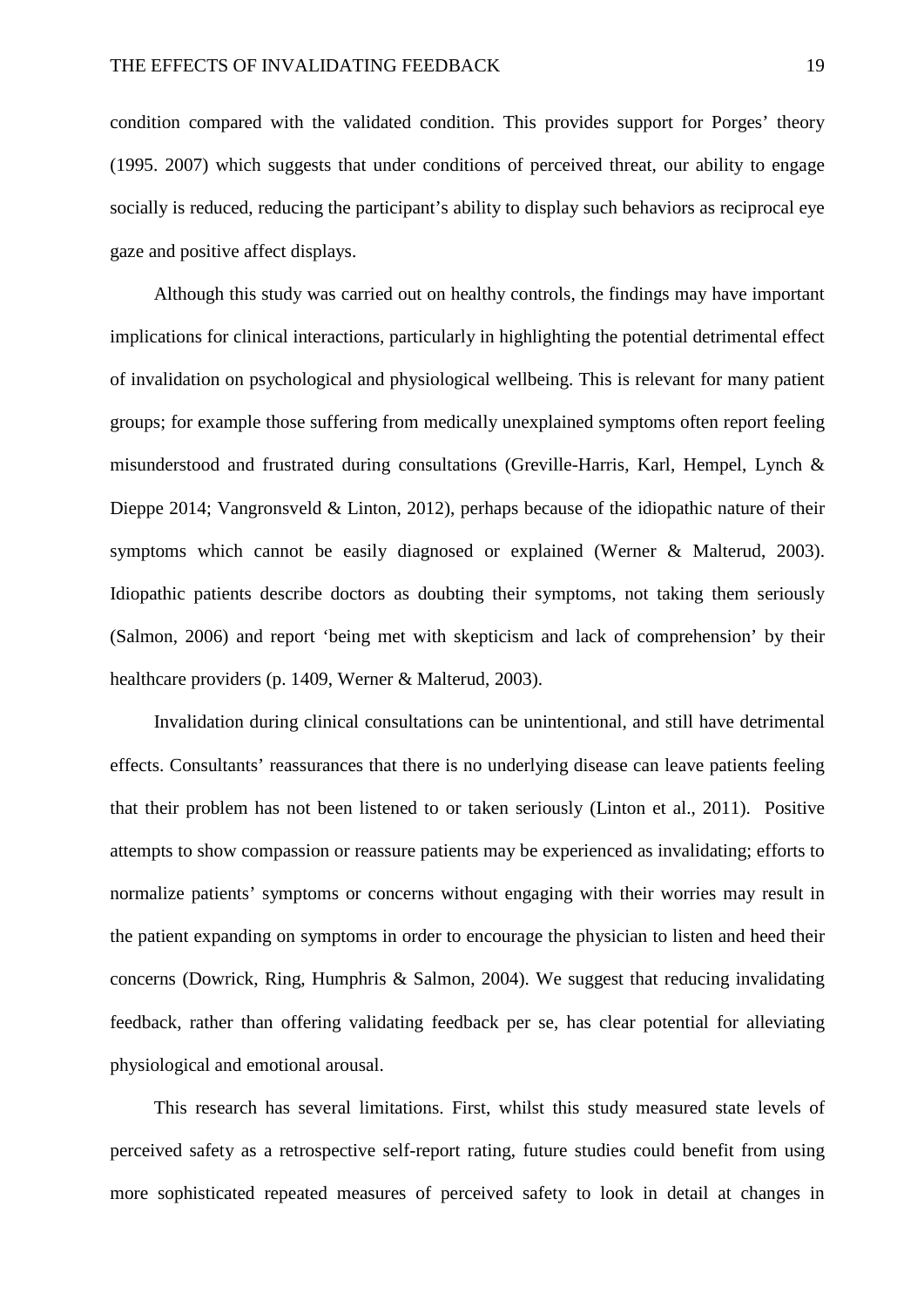perceived safety levels over the tasks. In addition, whilst we have found a positive association between feeling understood and feeling safe, the causal direction of this effect could not be distinguished. Future studies designed to examine the possible mediation effects would be a valuable direction for future research, also allowing the potential mechanisms of Porges' (2007) polyvagal theory to be explored further.

There were also no significant differences in HF HRV across conditions as we had hypothesized, yet this may be due to the stressful nature of the task; although we predicted that validated participants would display higher HF HRV, all participants were subjected to a repeated stressor task. Although validated participants showed reduced sympathetic arousal, the repeated stressor may not have allowed them to feel completely 'socially safe'. Future research may benefit from exploring whether validation can increase PNS engagement under conditions where repeated stressor tasks are not used.

Furthermore, skin conductance findings were not in line with the hypotheses. Whilst the control condition showed lower skin conductance compared with the other two conditions, there were no significant differences in skin conductance level between the validated and invalidated group. This may be because the participants in the control condition did not take part in a social encounter whereas participants in the validating and invalidating condition did (be it positive or negative). Previous research has found that minimal social encounters (i.e. the introduction of participants to a new researcher) can lead to significant increases in skin conductance (Vrana & Rollock, 1998). This design limitation should be considered in future validation research.

Despite these limitations, our research suggests that reducing invalidation during social interactions does matter, in both shaping our physiological, emotional and social responses during stressful tasks, as well as our willingness to repeat the experience. This has potential application for many clinical interactions, particularly in the treatment of patients with idiopathic conditions, who notoriously do not feel understood or accepted (Werner & Malterud,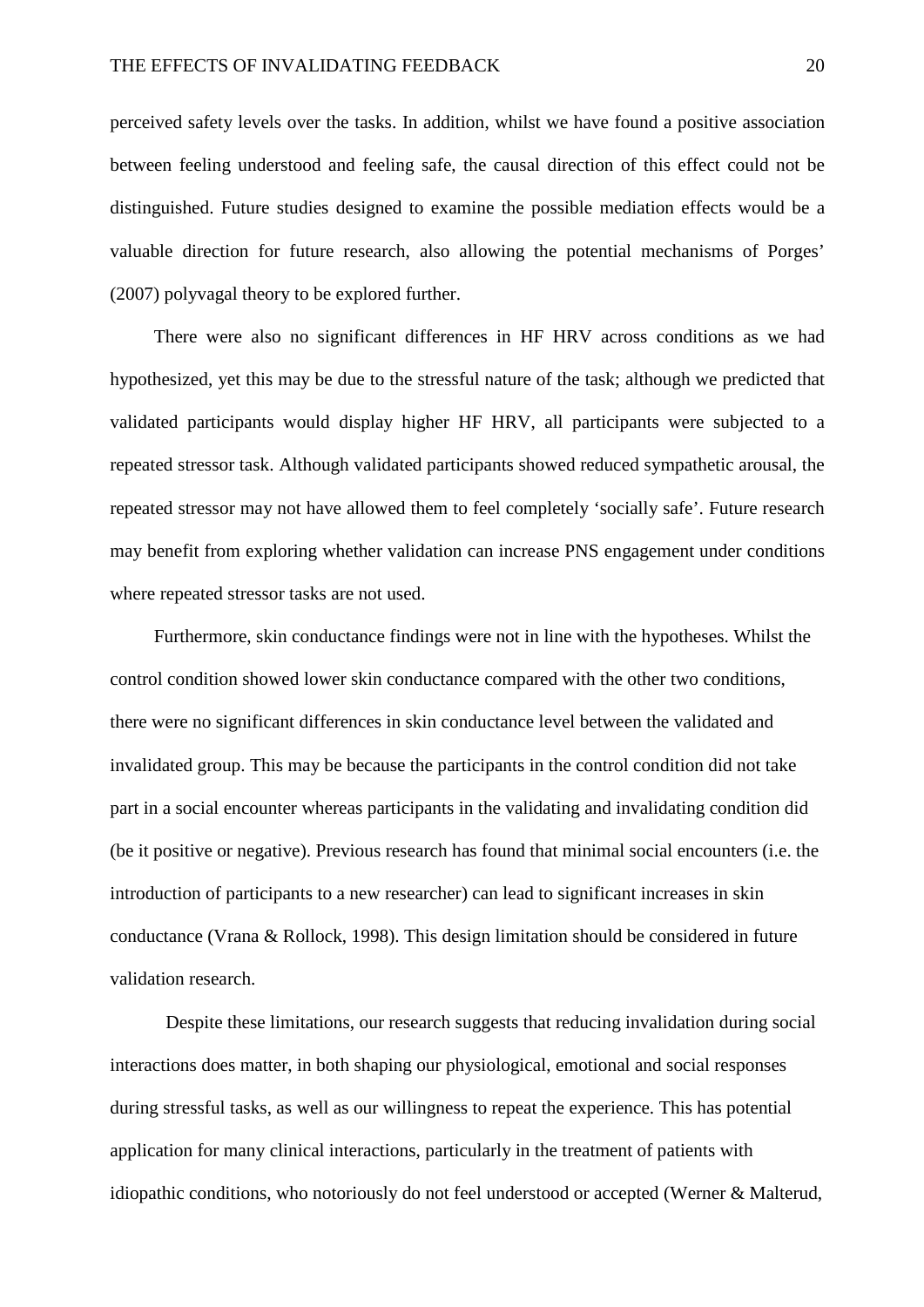2003). Feeling misunderstood may, in itself, exacerbate the patient's levels of physiological and emotional distress, adversely impact willingness to adhere to treatment and, according to Porges' polyvagal theory (2007), impede the individual's ability to respond to and pick up on important social and environmental cues.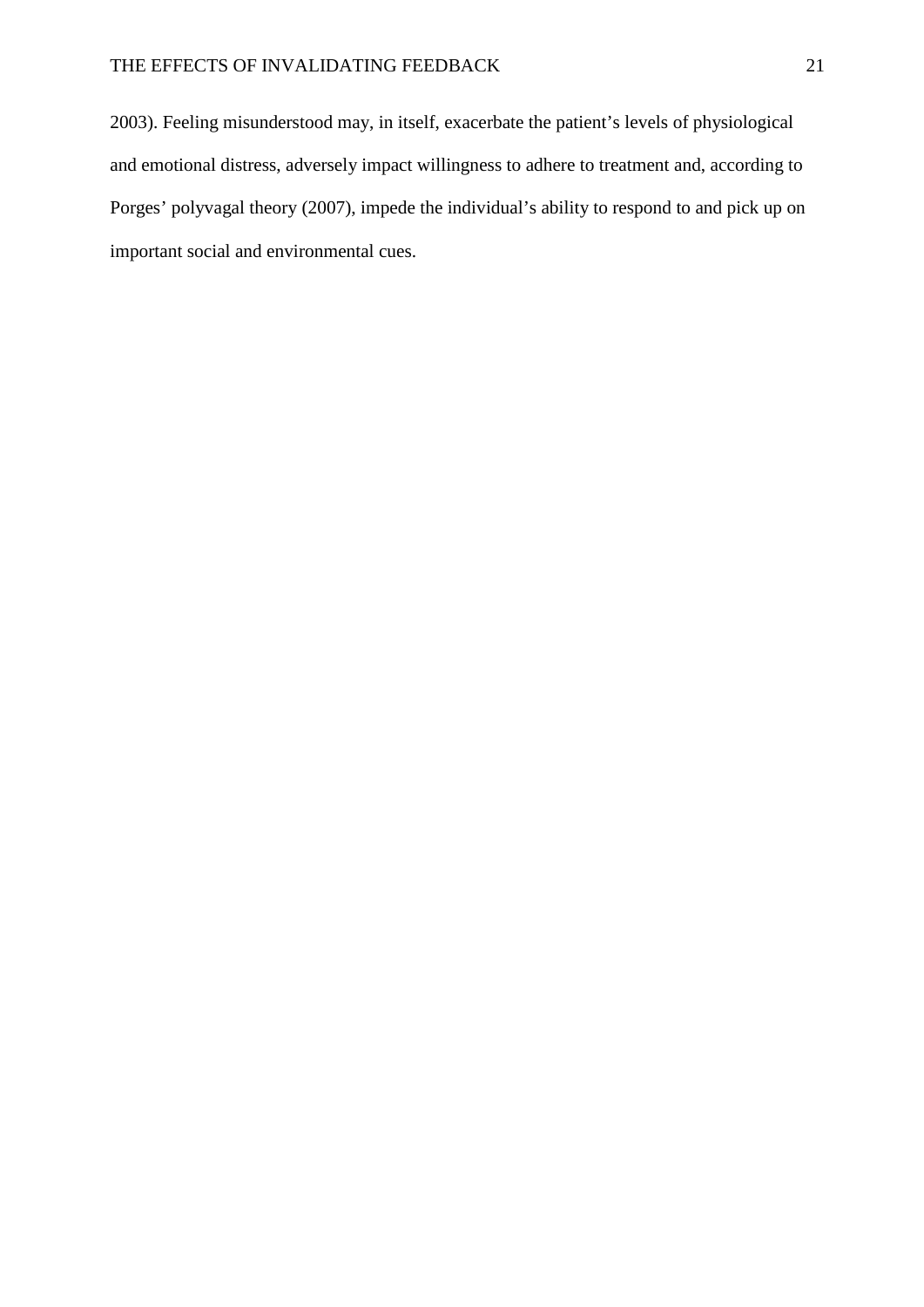### **References**

- Åsbring, P. & Närvänen, A. L. (2002) Women's experiences of stigma in relation to chronic fatigue syndrome and fibromyalgia. *Qualitative Health Research*, 12(2), 148-160.
- Baumeister, R. F., Bratslavsky, E., Finkenauer, C., & Vohs, K. D. (2001). Bad is stronger than good. *Review of General Psychology*, *5*(4), 323-370.
- Beckes, L., & Coan, J. A. (2011). Social baseline theory: the role of social proximity in emotion and economy of action. *Social & Personality Psychology Compass*, *5*(12), 976- 988.
- Berntson G. G., Bigger T. J., Eckberg D. L., Grossman P., Kaufmann P. G., Malik M., Nagaraja, H.N., Porges, S.W., Saul, J.P, Stone, P.H. & Van der Molen, M.W.(1997), Heart rate variability: Origins, methods, and interpretive caveats. Psychophysiology, 34, 623–648.
- Berntson, G., Lozano, D., Chen, Y., & Cacioppo, J. (2004). Where to Q in PEP. *Psychophysiology, 41*(2), 333-337.
- Cassidy, J. (1994). Emotion regulation: Influences of attachment relationships. *Monographs of the Society for Research in Child Development*, *59*(2‐3), 228-249.
- Christenfeld, N., & Gerin, W. (2000). Social support and cardiovascular reactivity. *Biomedicine & Pharmacotherapy*, *54*(5), 251-257.
- Coan, J. A., Schaefer, H. S., & Davidson, R. J. (2006). Lending a Hand Social Regulation of the Neural Response to Threat. *Psychological Science*, *17*(12), 1032-1039.
- Crawford, J. R., & Henry, J. D. (2004). The Positive and Negative Affect Schedule (PANAS): Construct validity, measurement properties and normative data in a large non‐clinical sample. *British Journal of Clinical Psychology*, *43*(3), 245-265.
- Dowrick, C. F., Ring, A., Humphris, G. M., & Salmon, P. (2004). Normalisation of unexplained symptoms by general practitioners: a functional typology. *The British Journal of General Practice, 54*(500), 165-170.
- Fruzzetti (2010) *Validating & Invalidating Behavior Coding Scale Manual***,** Reno, NV: University of Nevada.
- Fruzzetti, A. & Worrall, J. (2010) Accurate expression and validating responses: a transactional model for understanding individual and relationship distress. In: Sullivan, K. & Davila, J. (eds.) *Support Processes in Intimate Relationships*. Oxford Press, pp.121-152.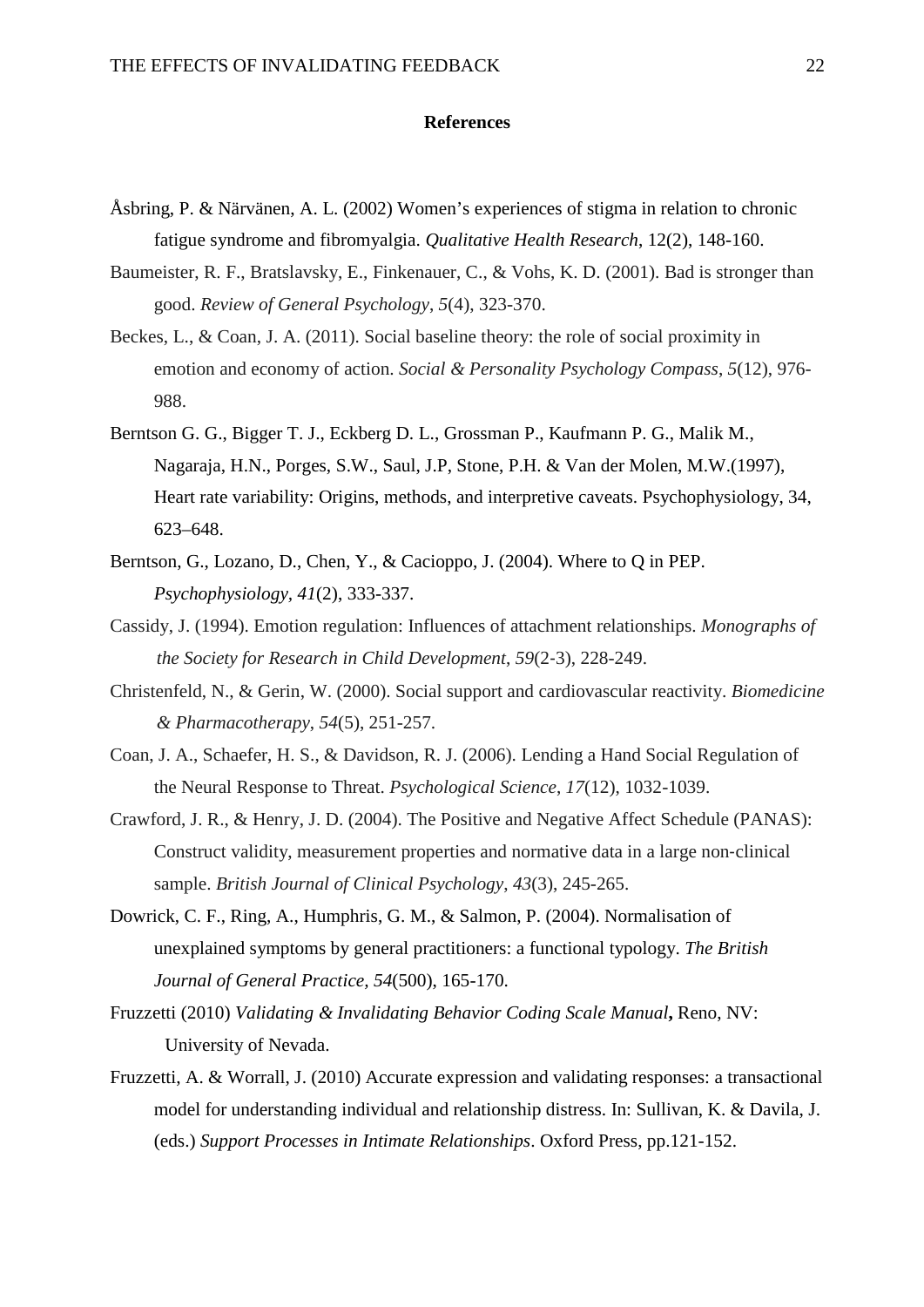- Gilbert, P., & Miles, J. N. (2000). Sensitivity to Social Put-Down: its relationship to perceptions of social rank, shame, social anxiety, depression, anger and self-other blame. *Personality and Individual Differences*, *29*(4), 757-774.
- Gottman, J. M., & Notarius, C. I. (2000). Decade review: Observing marital interaction. *Journal of Marriage and Family*, *62*(4), 927-947.
- Gottman, J. M., Katz, L. F., & Hooven, C. (1996). Parental meta-emotion philosophy and the emotional life of families: Theoretical models and preliminary data. *Journal of Family Psychology*, *10*(3), 243-268.
- Gratz, K., & Roemer, L. (2004). Multidimensional assessment of emotion regulation and dysregulation: Development, factor structure, and initial validation of the difficulties in emotion regulation scale. *Journal of Psychopathology & Behavioural Assessment, 26*(1), 41-54.
- Graziano, W. G., Brothen, T., & Berscheid, E. (1980). Attention, attraction, and individual differences in reaction to criticism. *Journal of Personality & Social Psychology*, *38*(2), 193-202.
- Greville-Harris, M., Karl, A., Hempel, R., Lynch, T., & Dieppe, P. (2015). The power of invalidation in consultations for chronic pain. *Pain News, 13*(1), 51-54.
- Haslam, C., Holme, A., Haslam, S. A., Iyer, A., Jetten, J., & Williams, W. H. (2008). Maintaining group memberships: Social identity continuity predicts well-being after stroke. *Neuropsychological Rehabilitation*, *18*(5-6), 671-691.
- Heaphy, E. D., & Dutton, J. E. (2008). Positive social interactions and the human body at work: Linking organizations and physiology. *Academy of Management Review*, *33*(1), 137-162.
- Kenny, D. T. (2004) Constructions of chronic pain in doctor–patient relationships: bridging the communication chasm. *Patient Education & Counseling*, 52(3), 297-305.
- Krause, E. D., Mendelson, T., & Lynch, T. R. (2003). Childhood emotional invalidation and adult psychological distress: The mediating role of emotional inhibition. *Child Abuse & Neglect*, *27*(2), 199-213.
- Kupper, N., Willemsen, G., Boomsma, D. I., & De Geus, E. J. C. (2006). Heritability of indices for cardiac contractility in ambulatory recordings. *Journal of Cardiovascular Electrophysiology, 17*(8), 877-883.
- Lillrank, A. (2003) Back pain and the resolution of diagnostic uncertainty in illness narratives. *Social Science & Medicine*, 57(6), 1045-1054.
- Linehan, M. (1993) *Cognitive-Behavioural Treatment of Borderline Personality Disorder*, New York, The Guildford University Press.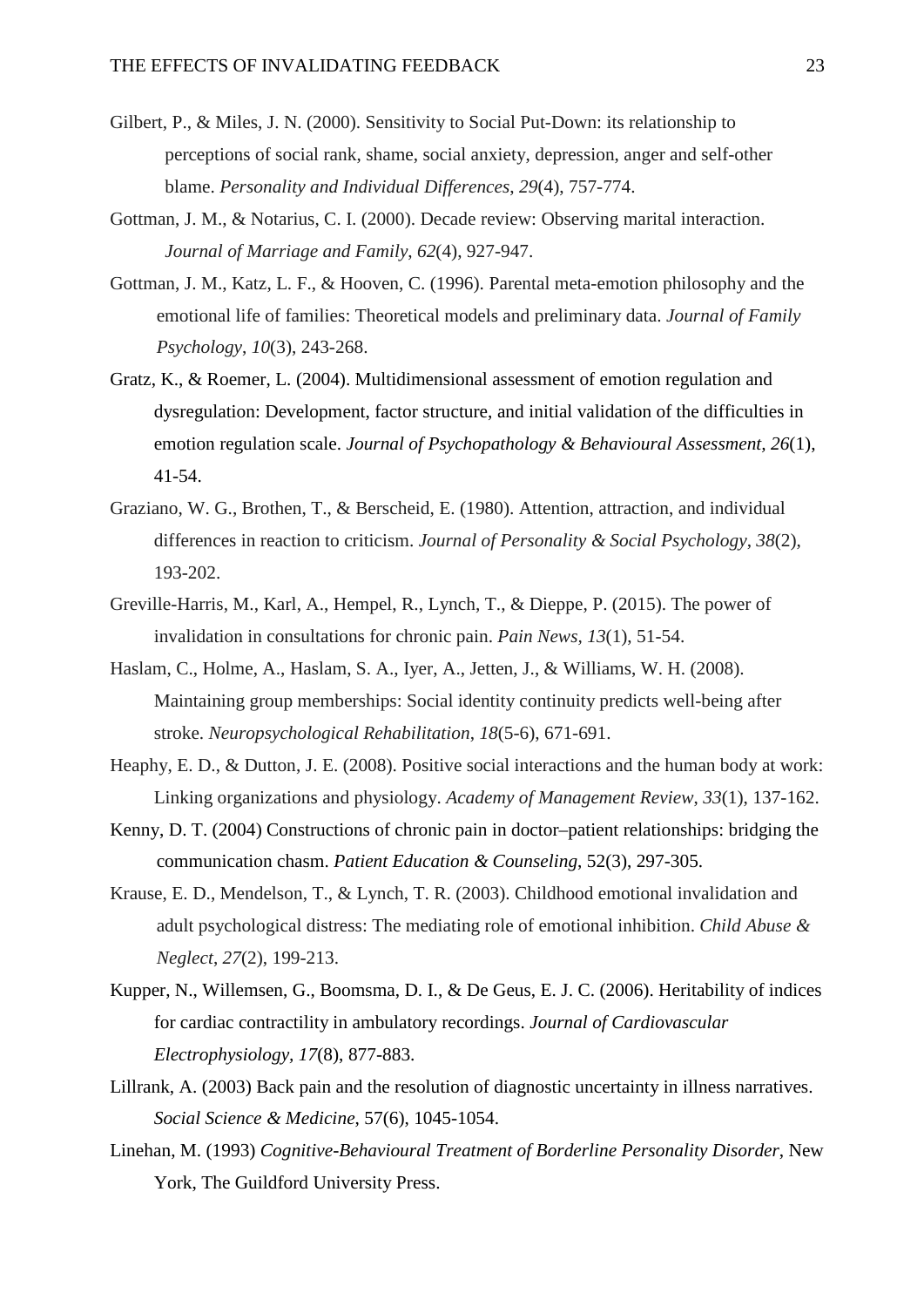- Linehan, M. (1997) Validation and psychotherapy. In: Bohart, A., Greenberg, L. (eds.) *Empathy Reconsidered: New Directions in Psychotherapy*. American Psychological Association, pp.353-392.
- Linton, S. J., Boersma, K., Vangronsveld, K. & Fruzzetti, A. (2011) Painfully reassuring? The effects of validation on emotions and adherence in a pain test. *European Journal of Pain,*  16(4), 592-599.
- Lozano, D. L., Norman, G., Knox, D., Wood, B. L., Miller, B. D., Emery, C. F., & Berntson, G. (2007) Where to B in dZ/dt. *Psychophysiology, 44*(1), 113-119.
- Lykken, D., Rose, R., Luther, B., & Maley, M. (1966). Correcting psychophysiological measures for individual differences in range. *Psychological Bulletin, 66*(6), 481-484.
- Lynch, T. R., Chapman, A. L., Rosenthal, M. Z., Kuo, J. R., & Linehan, M. M. (2006). Mechanisms of change in dialectical behavior therapy: Theoretical and empirical observations. *Journal of Clinical Psychology*, *62*(4), 459-480.
- Porges, S. (1995). Orienting in a defensive world: Mammalian modifications of our evolutionary heritage. A polyvagal theory. *Psychophysiology, 32*(4), 301-318.
- Porges, S. (2001). The polyvagal theory: phylogenetic substrates of a social nervous system. *International Journal of Psychophysiology, 42*(2), 123-146.
- Porges, S. (2007). The polyvagal perspective. *Biological Psychology, 74*(2), 116-143.
- Ramanathan, S., & McGill, A. L. (2007). Consuming with others: Social influences on moment‐to‐moment and retrospective evaluations of an experience. *Journal of Consumer Research*, *34*(4), 506-524.
- Salmon, P. (2006). The potentially somatizing effect of clinical consultation. *CNS Spectrums, 11*(3), 190-200.
- Schimel, J., Arndt, J., Pyszczynski, T., & Greenberg, J. (2001). Being accepted for who we are: evidence that social validation of the intrinsic self reduces general defensiveness. *Journal of Personality & Social Psychology*, *80*(1), 35-52.
- Seeman, T. E. (2000). Health promoting effects of friends and family on health outcomes in older adults. *American Journal of Health Promotion*, *14*(6), 362-370
- Shenk, C. (2007) The Impact of Validating and Invalidating Responses on Emotional Arousal. *Doctoral thesis*, University of Reno.
- Shenk, C. E., & Fruzzetti, A. E. (2011). The impact of validating and invalidating responses on emotional reactivity. *Journal of Social & Clinical Psychology, 30*(2), 163-183.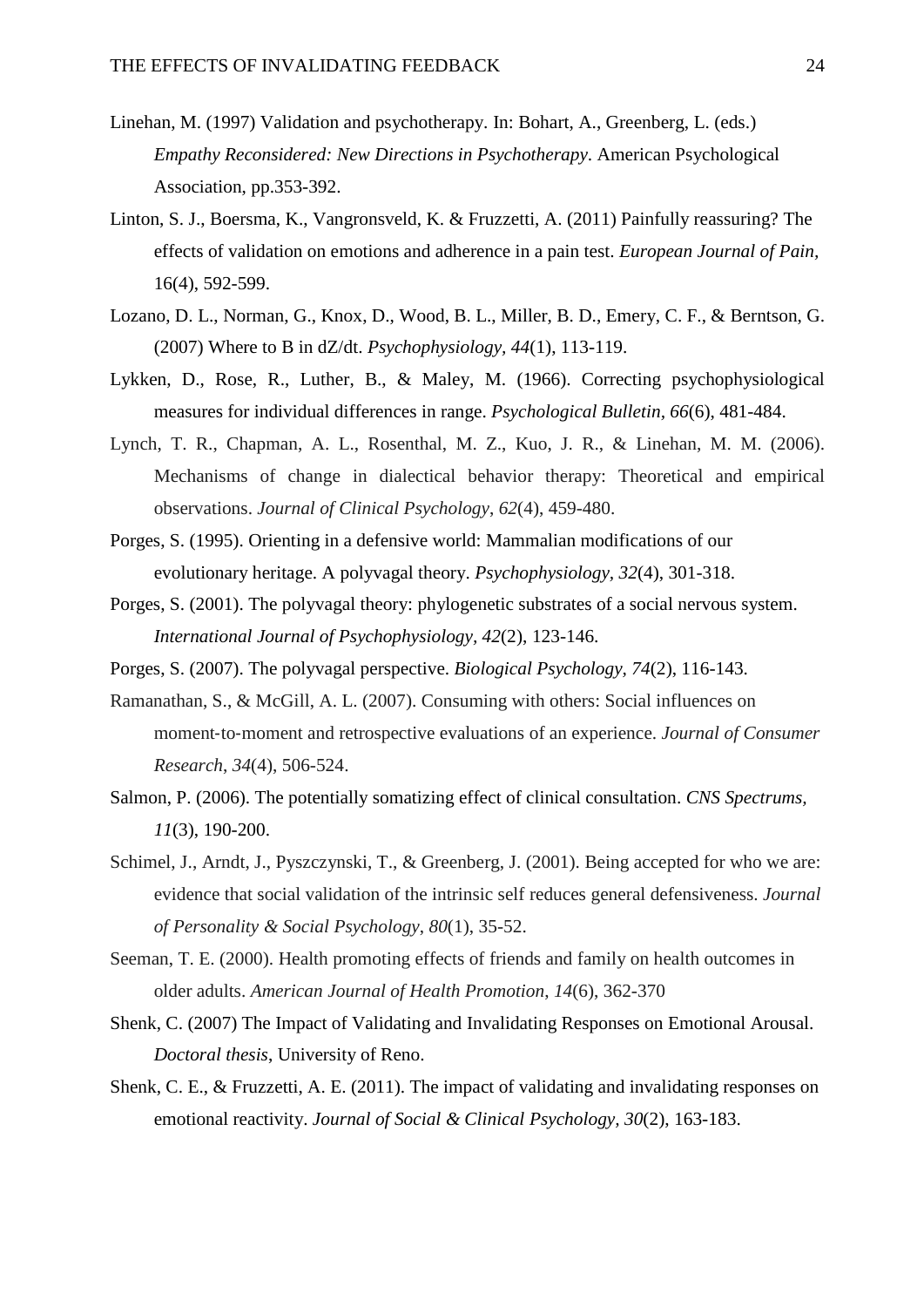- Tellegen, A., Watson, D., & Clark, L. A. (1988). Development and validation of brief measures of positive and negative affect: The PANAS scales. *Journal of Personality & Social Psychology, 54*(6), 1063-1070.
- Todd, A. R., Bodenhausen, G. V., Richeson, J. A., & Galinsky, A. D. (2011). Perspective taking combats automatic expressions of racial bias. *Journal of Personality & Social Psychology*, *100*(6), 1027-1042.
- Vangronsveld, K. L. & Linton, S. J. (2012) The effect of validating and invalidating communication on satisfaction, pain and affect in nurses suffering from low back pain during a semi-structured interview. *European Journal of Pain*, 16(2), 239-246.
- Vinokur, A. D., & Van Ryn, M. (1993). Social support and undermining in close relationships: Their independent effects on the mental health of unemployed persons. *Journal of Personality and Social Psychology*, *65*(2), 350-350.
- Vrana, S. R., & Rollock, D. (1998). Physiological response to a minimal social encounter: Effects of gender, ethnicity, and social context. *Psychophysiology*, *35*(4), 462-469.
- Werner, A., & Malterud, K. (2003). It is hard work behaving as a credible patient: encounters between women with chronic pain and their doctors. *Social Science & Medicine, 57*(8), 1409-1419.
- Williams, K. D., & Zadro, L. (2001). On Being Ignored, Excluded, and Rejected. *Interpersonal rejection*, 21.
- Zigmond, A. S., & Snaith, R. (1983) The hospital anxiety and depression scale, *Acta Psychiatrica Scandinavica, 67*(6), 361-370.